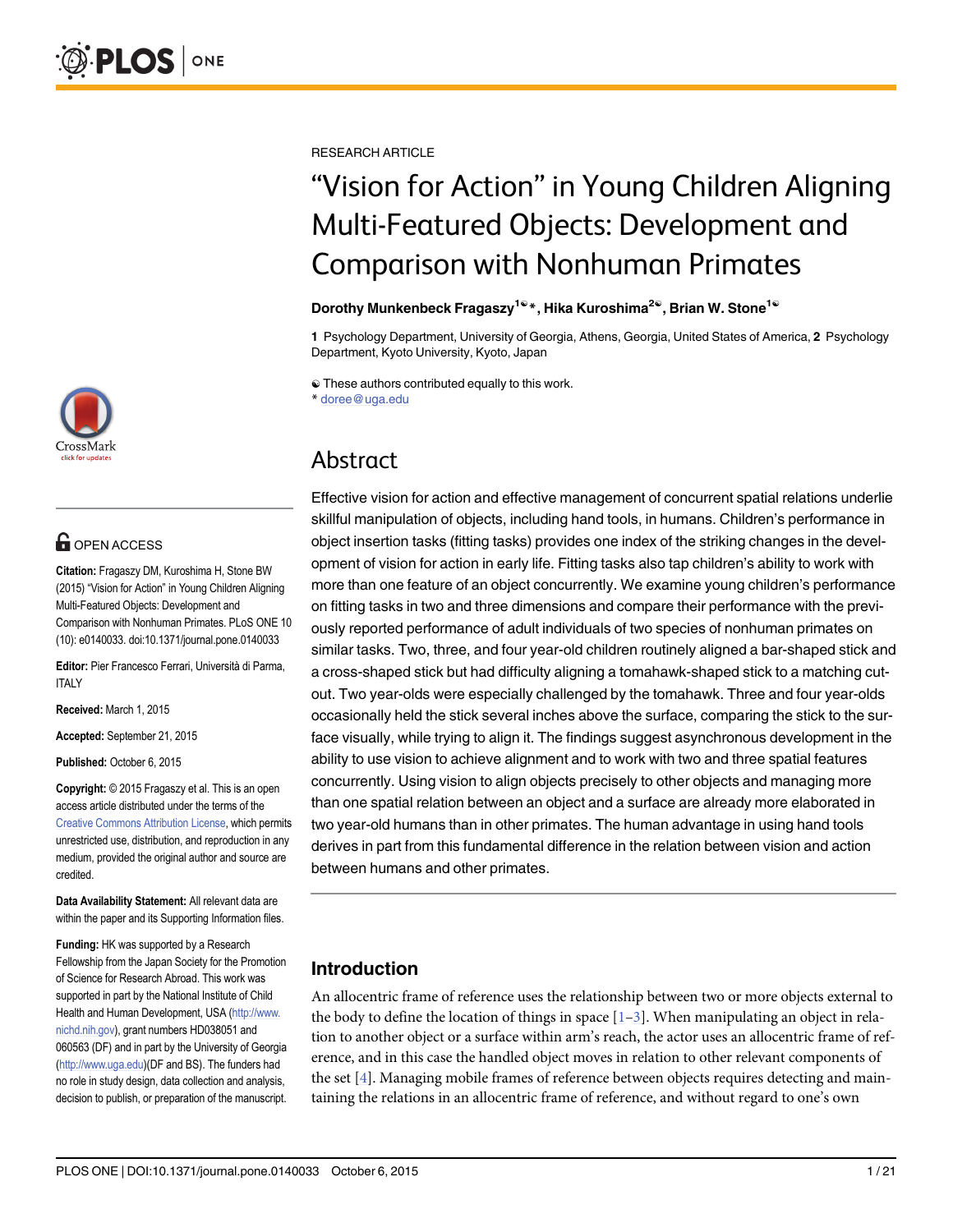<span id="page-1-0"></span>

Competing Interests: The authors have declared that no competing interests exist.

position. This analysis suggests why moving an object in relation to other mobile objects and in relation to substrates in a goal-directed task can be challenging. Mobile frames of reference add degrees of freedom to the system; managing multiple degrees of freedom of movement is more difficult than managing fewer degrees of freedom [\[5\]](#page-19-0). In the case of object manipulation, mobile frames of reference between or among objects and surfaces may be monitored and managed visually, and/or using other senses, such as the haptic sense (as when tying a knot in the dark, for example). In the human perceptual and neuropsychological literature, visual monitoring, leading to anticipatory manual action (such as shaping the hand prior to contact with an object during grasping), has been highlighted as the process most responsible for managing both egocentric and allocentric spatial frames of reference in manual action (e.g. [\[6\]](#page-19-0)).

The neuropsychological literature regards visual processing as involving the functioning of two distinct neural systems, linked to two projection pathways in the visual cortex. The dorsal pathway, colloquially identified as the "where" or "how" system, or "vision for action" system, is thought to process spatiotemporal properties of visual events. It is thought to be sensitive to geometric properties of objects relevant to grasping and manipulation  $[7-9]$  $[7-9]$  $[7-9]$  $[7-9]$ . The ventral pathway, colloquially identified as the "what" system, supports object recognition and categorization, and is thus sensitive to stable properties of objects, such as shape. Routine actions with objects require the complementary functioning of these two systems  $[6, 9, 10]$  $[6, 9, 10]$  $[6, 9, 10]$  $[6, 9, 10]$  $[6, 9, 10]$  $[6, 9, 10]$ .

How integrated functioning of the two visual systems develops in humans is not yet well understood. The two systems may develop on somewhat independent temporal trajectories, at least within the first two years of life. The object recognition system seems to function at a more mature level in the first year of life than does the vision for action system  $[7, 11-15]$  $[7, 11-15]$  $[7, 11-15]$  $[7, 11-15]$  $[7, 11-15]$ . However, both systems undergo substantive changes in the second year of life, and it appears that they become more integrated  $[16, 17]$  $[16, 17]$  $[16, 17]$ .

Children's performance in object insertion tasks (fitting tasks) provides one index of the striking changes in the development of vision for action in the second year of life. In these tasks, the participant is asked to insert a thin rectangular object into a narrow slot, and the key dependent variable is the angle of the long axis of the object relative to the slot. Adult patients with impaired dorsal stream function can visually discriminate between aligned and misaligned rectangles and slots but cannot correctly align the rectangle to the slot themselves [\[18\]](#page-19-0), and children with Williams syndrome similarly have particular difficulty with this task [\[7](#page-19-0)].

Developmental studies indicate that normally developing children between 14 and 18 months given an object to insert into a slot did not manage this task consistently, but that children 22 months and older did so [[19](#page-19-0)]. The older children adjusted the position and shape of their hand in the appropriate manner to grasp and rotate the object for insertion, indicating that vision is used in planning the action to achieve alignment prior to contact with the object [\[19](#page-19-0)]. Street et al. [[20](#page-19-0)] examined in more detail how performance with a fitting task (using a thin disc, 8. 5 cm x 0.9 cm, and a linear slot, 10.5 cm x 1.5 cm) differed in children 18 months old vs 24 months old. This task does not require recognition of object shape, but it does require perception of geometric properties of the object (axes, size, orientation) thought to be used by the dorsal stream in visually guided action, and perception of the matching properties of the slot. In accord with Örnkloo and von Hofsten's [\[19\]](#page-19-0) findings, Street et al. [\[20\]](#page-19-0) report that the 18-month old children typically did not achieve close alignment  $(\pm 5^{\circ})$  of the disc with the slot, but that the older children did. When the younger children were given the disc already aligned for insertion, they inserted it easily, whether the slot was oriented vertically or horizontally, as long as they did not re-orient it with respect to the slot prior to attempting to insert it. Interestingly, they found that the younger children could effectively orient their empty hands to insert them in the slot. Thus the younger children perceived the orientation of the slot, and they recognized something about the importance of orienting the body for insertion, but they could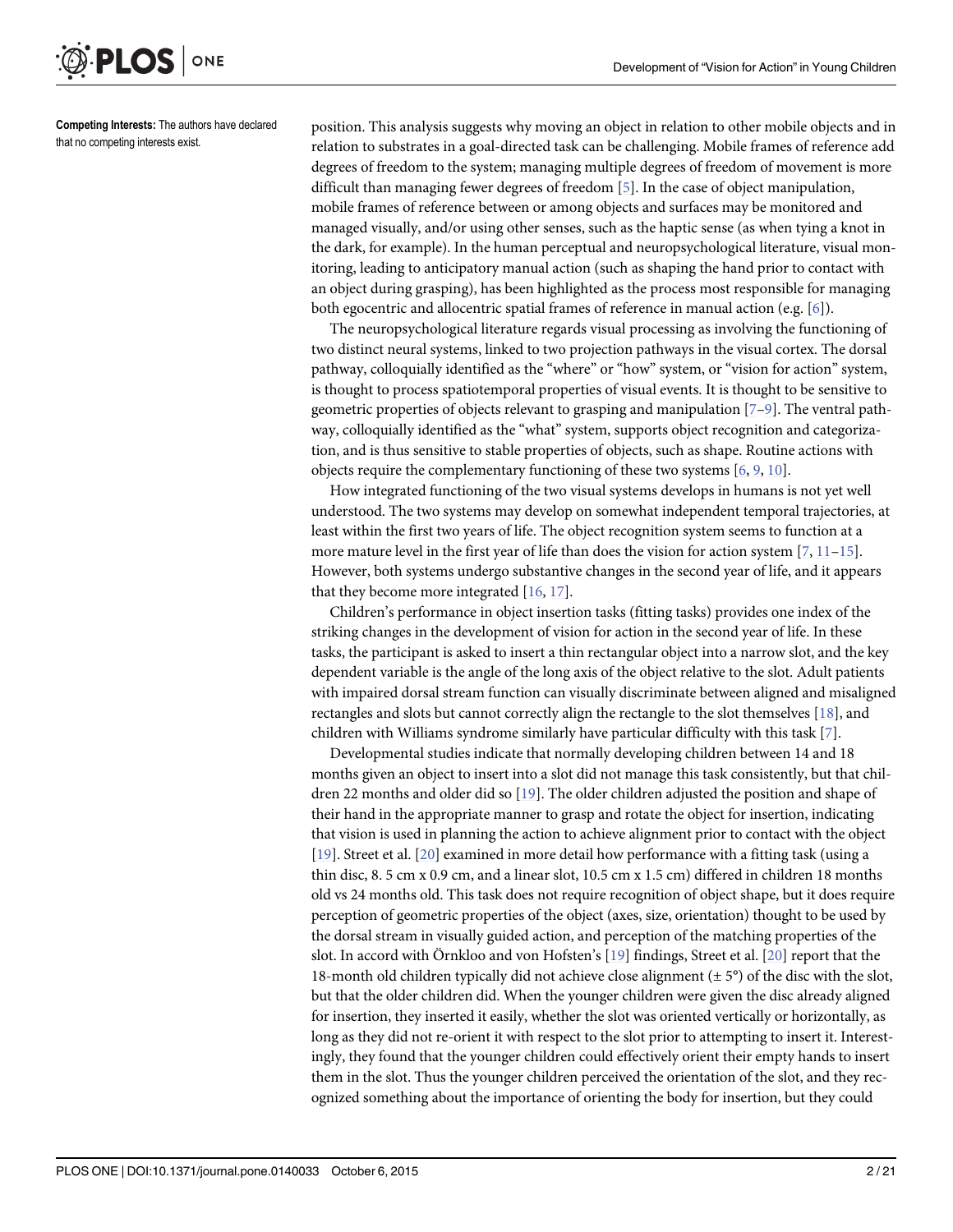<span id="page-2-0"></span>not rotate objects held in the hand to achieve the same outcome. The authors interpret their findings as indicating that the integration of object properties into planned action undergoes substantial change in the second year of life.

Street et al.'s [[20](#page-19-0)] findings recall McCarty, Clifton and Collard's [[21](#page-19-0)] report that very young children oriented familiar objects (e.g., hairbrush) properly with respect to their own bodies before they were able to do so when using the same object on another person (or doll). In general, it appears that moving an object toward a stationary feature of the environment is inherently more difficult for children than moving a part of their bodies with respect to the same stationary feature of the environment, or moving an object to their bodies. In the terminology of spatial frames of reference, working within an allocentric frame of reference between two objects is more challenging for action than working within an egocentric frame of reference.

Young children demonstrate a dissociation between selecting objects to use as tools and effectively orienting objects while using them as tools; they are more effective at the former than the latter (e.g.  $[22]$ ). The perspective adopted in this report suggests that children's limitations at two to three years of age in using tools do not stem from insensitivity to the properties of objects they might use, or what they need to accomplish with a given tool. Rather, we suggest that, as in the fitting task, young children cannot effectively manage the allocentric relations present in many tool-using problems, and particularly, they cannot manage these relations visually–the limitation can be seen as a limitation in "vision for action".

Lockman [[4\]](#page-19-0) argues that developmental changes in the management of allocentric spatial relations supports the elaboration of tool use in young children. This notion is in accord with the idea that developmental changes in the "vision for action" system in young children proceed first from supporting alignment of the body with respect to an environmental feature, such as a slot (an egocentric relation), to later supporting alignment of an object to an environmental feature (an allocentric relation). Lockman's argument falls within the theory of ecological psychology now identified as Perception-Action theory. A key tenet of Perception-Action theory is that individuals generate behavior to learn about current circumstances; they use action to generate perceptions, and they use perception to guide actions. Hence, exploratory behavior is viewed as critically important for learning how to achieve a goal through action. Individuals learn about the affordances of the materials and of their actions with the materials through exploration [[23](#page-19-0)]. From the perspective of Perception-Action theory, when faced with an insertion or alignment problem involving allocentric spatial relations that exceed their current ability to manage visually, young children should act in ways to discover the relevant relations. Adult humans can detect a variety of affordances of objects for use as tools from acting on the objects without vision  $[24]$  $[24]$  $[24]$ . Klatzky et al.  $[25]$  $[25]$  $[25]$  show that by four years of age, children can accurately select the most appropriate object for use as a tool in a given task in part through haptic exploratory procedures (touch without vision). In this study, we consider if children adopt haptic strategies to achieve alignment of one object to another object, and what kinds of problems elicit these actions. This analysis is relevant to understanding the process by which young children explore allocentric relations.

The consensual view is that relating two spatial elements to one another in an integrated manner (i.e., concurrently) is more challenging than relating two elements sequentially, and we expect to see this pattern in children's placement of objects relative to a fixed environmental feature, as in an insertion task or alignment problem, as well as in a tool-using problem. The bulk of the neuropsychological literature about adults managing allocentric spatial relations in manipulation problems focuses on visual perception and the achievement of anticipatory positioning of the hand to the object and of one object to another. The developmental literature reflects the same emphasis, with greater attention to the emergence of anticipatory visual processing (e.g, [[20](#page-19-0)]). Nevertheless, haptic perception through active touch is fundamental to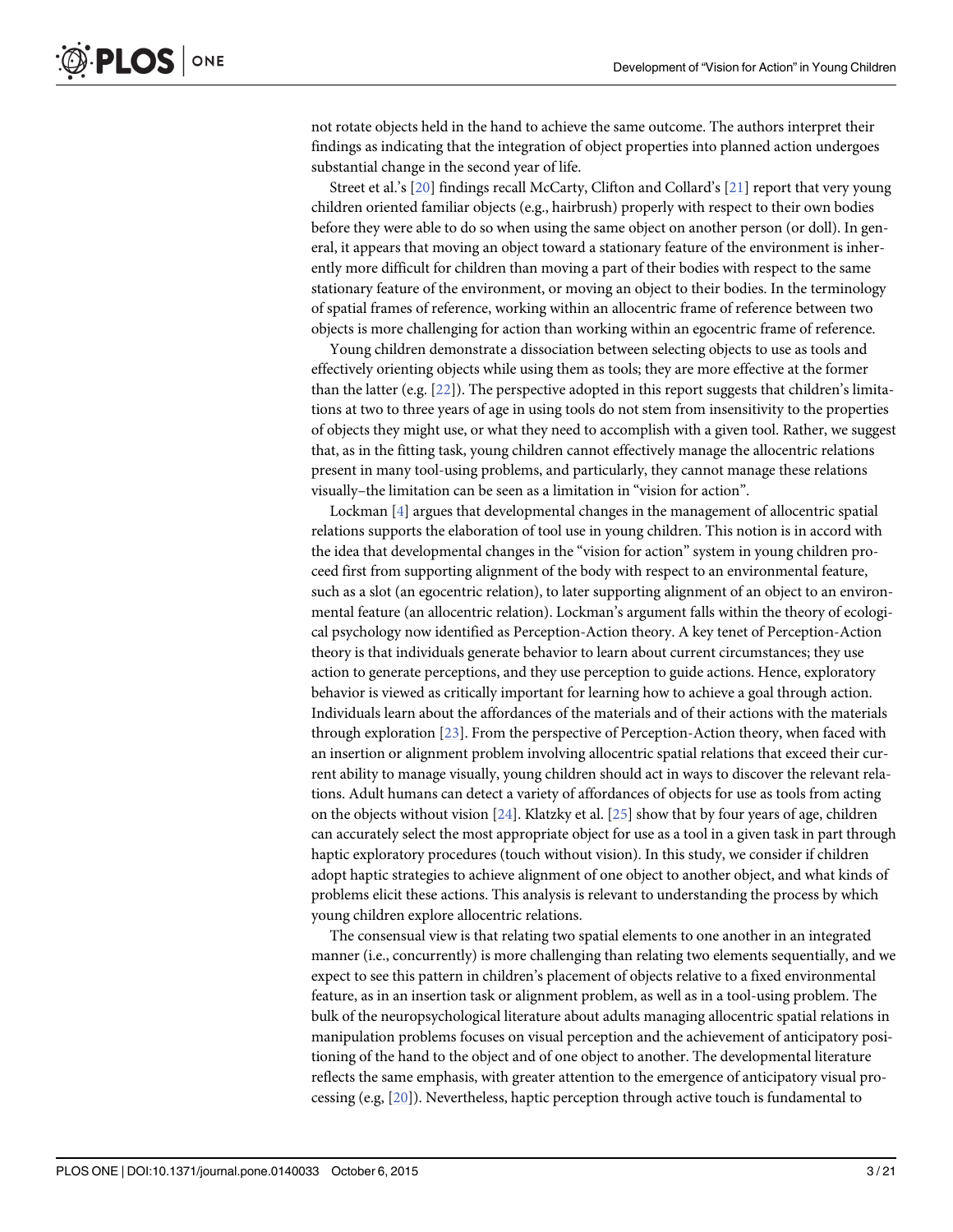<span id="page-3-0"></span>normal human manual function, providing a wealth of information about the relationships of objects to one another (e.g., slip, penetration, relative mass, etc.; [[26](#page-19-0)]. In addition to insertion tasks such as those used by Street et al. [\[20\]](#page-19-0) and Örnkloos and von Hofsten [\[19\]](#page-19-0), many object manipulation tasks presented to young children provide haptic as well as visual feedback to the children about objects' spatial relationships to one another (e.g., seriating cups of graduated sizes, stacking blocks, using a brush on a doll's hair  $[21, 27, 28]$  $[21, 27, 28]$  $[21, 27, 28]$  $[21, 27, 28]$  $[21, 27, 28]$  $[21, 27, 28]$  $[21, 27, 28]$ ). However, findings from these studies do not directly address the role of haptic information in children's efforts to complete the problems.

This study provides an initial examination of children's use of haptic information to align an object. The alignment task permitted haptic feedback about correct alignment when presented in the three-dimensional format (inserting an object in a matching cut-out in an otherwise uniform surface) but lacked haptic feedback when presented in the two-dimensional format (placing the object on a drawing with contours matching the object's contours). In this way, reliance on the use of vision for action (evident in anticipatory actions) could be dissociated from reliance on exploratory haptic actions as the basis for placement. We expected that younger children would show a measurable difference in performance between the conditions that do and do not afford haptic information, indicating that they depended in part upon haptic information to align the object to the surface. Older children should be more likely to rely on visual perception alone to manage the same problem, and thus perform equivalently in the two versions of the task.

We also investigated how young children arrange objects of different shapes in relation to a substrate. The study is designed to evaluate the hypothesis from Fragaszy and Cummins-Sebree's [\[29](#page-19-0)] model of spatial reasoning that increasing the number of allocentric spatial relations (embodied in objects with asymmetrical features) to be managed concurrently increases the challenge of a manipulation problem. The task we presented is similar to the fitting task used in previous studies in that the child was asked to move one object into alignment with a feature of a spatially fixed surface. However, rather than insert an object through an aperture, as in the previous studies, in this study (as in Shutts et al.'s work [[30](#page-19-0)]) the child was asked to place an object in a matching cut-out in a tray or on a matching contour (drawing) of the object on a flat mat. The objects we presented varied systematically in the number of features (from 1 to 3) that had to be aligned concurrently for the object to fit the matching cut-out or contour. Inserting an object with a symmetrical outer contour (e.g., a bar) requires managing one relation (one feature) between object and the cut-out; aligning a single edge serves to align the entire object. The fitting task used by Street et al. [[20\]](#page-19-0) is an example of this kind of problem. In contrast, aligning an asymmetrical object efficiently requires managing at least two features concurrently. For example, efficiently aligning a cross with the cross arm set off-center into a cross-shaped cut-out requires simultaneously managing the two planar axes of the object with respect to the cut-out. If the actor deals with the two axes sequentially, initially aligning the long axis of the stick with the long axis of the cut-out, for example, the cross piece would be at the wrong end of the long feature (i.e., the cross stick would be upside down with respect to the cut-out) half the time, on average. Each additional asymmetrical feature increases the number of relations that must be managed concurrently to align the object correctly, and decreases the probability of success that would result from using a sequential strategy. In accord with the hypothesis that an increasing number of concurrent relations increases the challenge of a problem, we predicted that (1) the number of asymmetrical components in the object to be inserted would directionally affect the number of insertion attempts per trial and (2) that children would align the asymmetrical features of the objects less consistently than the symmetrical feature (the long axis of the stick).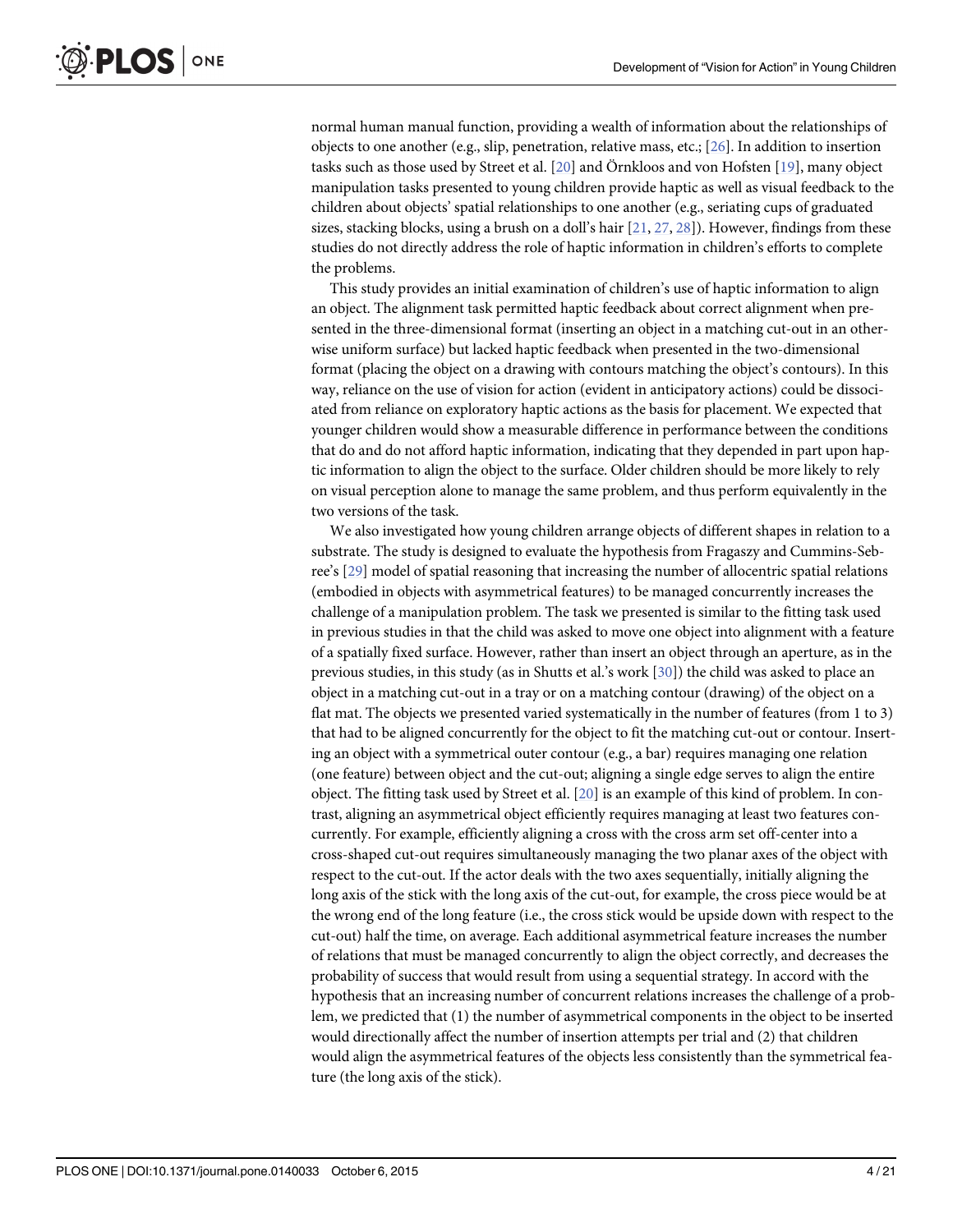<span id="page-4-0"></span>In accord with the hypothesis that individuals generate exploratory behavior to detect relational affordances, we predicted (3) that as the number of relations increased the children would make increasing use of exploratory actions, and (4) that younger children would make proportionally greater use than older children of actions providing haptic information. Exploratory actions could involve movements of the stick or the hand on the surface, movements combining the stick with the surface, or visual inspection of the stick and/or the surface. We were particularly interested in whether children would move the object on the surface in areas where the surface changes (i.e. the cut-out into which the object is to be inserted), an exploratory action that could provide haptic information about the fit between tray and object, in the three-dimensional version of the problem.

We also had a comparative aim in this project. Fragaszy et al. [\[31](#page-20-0)], in a study presenting a similar set of bar-, cross- and tomahawk-shaped objects and matching three-dimensional cutouts as used in this study to chimpanzees and capuchin monkeys, found that individuals of both these species of nonhuman primates aligned the long axis of the bar to the matching axis of the cut-out at levels above chance (where chance = 25%), but generally on less than 50% of attempts. Most individuals aligned the cross piece to the correct end of the cut-out and oriented the tomahawk feature to the surface at chance levels (or below). The two species performed very similarly in these tasks, for example, making multiple attempts to insert the stick and usually sliding the stick across the surface before inserting it. They never oriented the object above the tray before contacting the tray with the stick. The authors were struck by the general absence of evidence for "vision for action" by these individuals with respect to the second and third features of the alignment problems presented by the cross and tomahawk shapes and their poor performance at aligning the single long feature of the bar shape. We therefore planned this study to examine how children who can manage one feature dealt with the second and third features in the cross and tomahawk shapes and to determine if they provided overt evidence of using vision for action to align the objects with a cut-out or a silhouette of the object.

# Methods

# **Participants**

Eleven two year-olds (4 girls, 7 boys), nine three year-olds (5 girls, 4 boys), and ten four yearolds (5 girls, 5 boys) participated in this study. Participants were tested within two weeks of their birthday. Two two year-old boys and one four year-old boy did not generate usable data. Thus the final data set included nine children from each age group, 14 girls and 13 boys total. Children were recruited in Athens, Georgia, from a list of parents who had expressed interest in participating in child development studies. All of the children exhibited normal vision and physical development and age-appropriate motor skills. The study was approved by the Institutional Review Board of the University of Georgia.

# Apparatus

For the three-dimensional task we used four different trays ([Fig 1](#page-5-0)). The trays (15.3 cm in diameter X 3 cm high) were manufactured from polyvinyl chloride (hereafter, PVC), painted red except that the cut-out was left the natural gray color of the PVC. For the two-dimensional task, we used paper discs (15.3 cm diameter) reproducing in the same colors and surface dimensions as the tray the red surround and gray surface of the cut-out. Thus the discs were visually similar in color, shape and area to the trays. The discs were laminated in clear plastic.

We used the same sticks in both two and three-dimensional tasks ( $Fig 2$ ). The first stick ("Bar") was a cylindrical PVC rod 11.5 cm long X 1 cm diameter. The second stick ("Cross")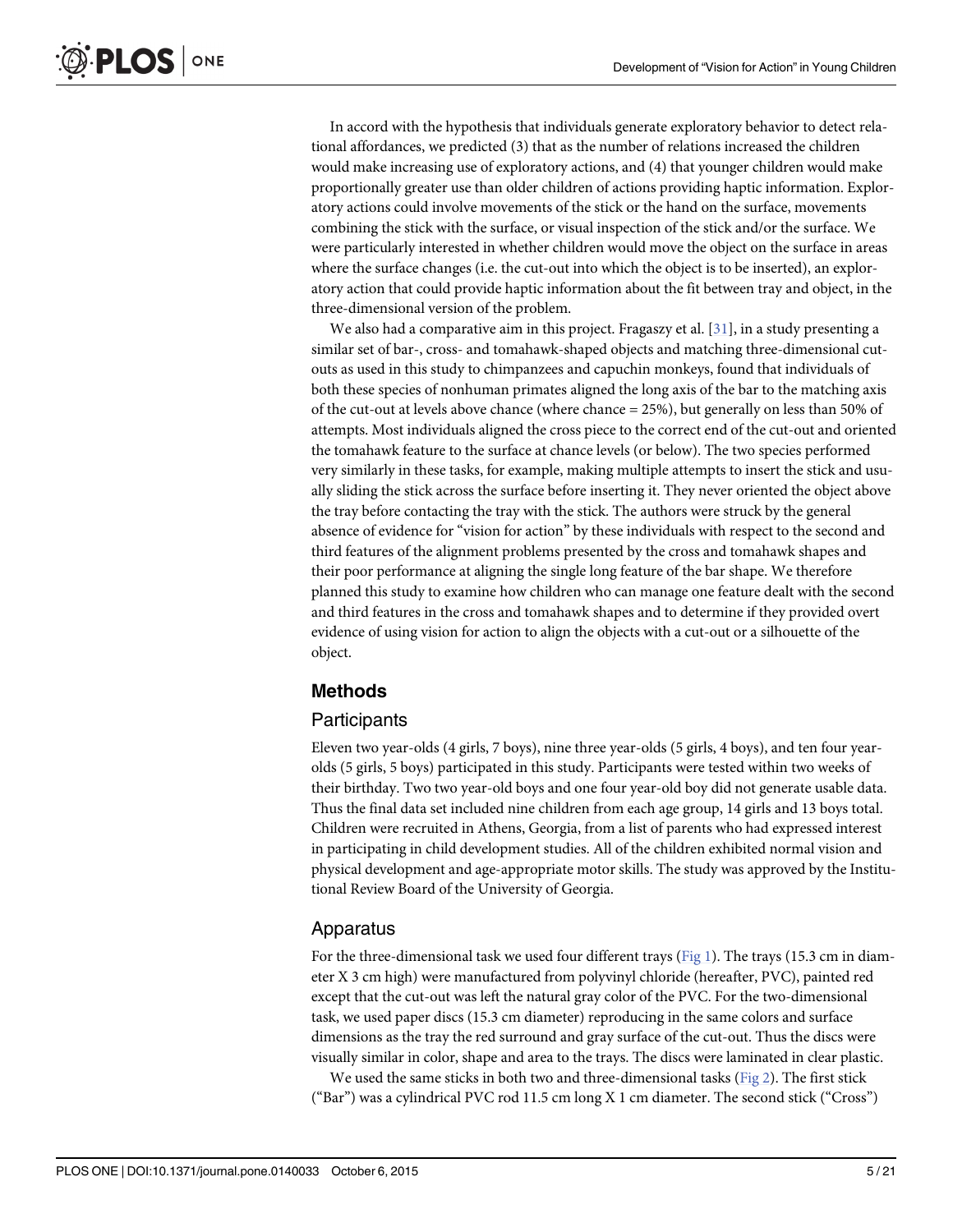<span id="page-5-0"></span>

[Fig 1. T](#page-4-0)he shapes of the sticks and the matching trays for each condition. Not to scale.

doi:10.1371/journal.pone.0140033.g001

was rectangular PVC (1 cm<sup>2</sup> in cross-section) with a long arm (11.5 cm) and a shorter perpendicular arm (4.8 cm) positioned 2 cm from one end of the long arm. The third stick ("Tomahawk") was made from the same rectangular PVC, with one long arm and one perpendicular arm positioned 2 cm from one end of the long arm. The perpendicular arm of the tomahawk was triangular in shape on one side of the long arm. Each side of the triangle was 4.7 cm in length.

To familiarize the child with the three-dimensional task we first presented a gray tray (PVC) with a rimmed, solid, circular surface (12.5 cm diam) painted red and just large enough to accommodate the stick at any rotational angle. The second, third and fourth trays (for the Bar, Cross, and Tomahawk sticks, respectively) had a cut-out (1 cm deep) of the same shape and slightly wider (2 mm each side) than the matching stick ( $Fig 2$ ). For the two-dimensional condition, we first presented a plain red disc of the same diameter as the tray, and then the second, third, and fourth discs with a red background and a drawing (in gray) of the Bar, Cross, or Tomahawk of the same dimensions as the exterior dimensions of the cut-out in the threedimensional tray.

One mini-DV camera (Panasonic SDR–S100) recorded all sessions.

#### Procedure

Testing was conducted at the child's home in 2㎡ of open floor space. Two experimenters conducted each session. Following a few minutes of conversation with the parent and the child, a mat was spread on the floor in the selected area. The participant was seated on the mat next to



[Fig 2. D](#page-4-0)rawings in relief of the Bar, Cross and Tomahawk sticks and the matching trays presented to two, three and four year-old children. The perpendicular arm of the tomahawk was triangular in shape on one side of the long arm. Each side of the triangle was 4.7 cm in length. The long shaft of the stick was 11.5 cm long, and 1 cm in cross-section. The Bar and Cross sticks, and the trays with cut outs matching these other shapes, were of similar dimensions.

doi:10.1371/journal.pone.0140033.g002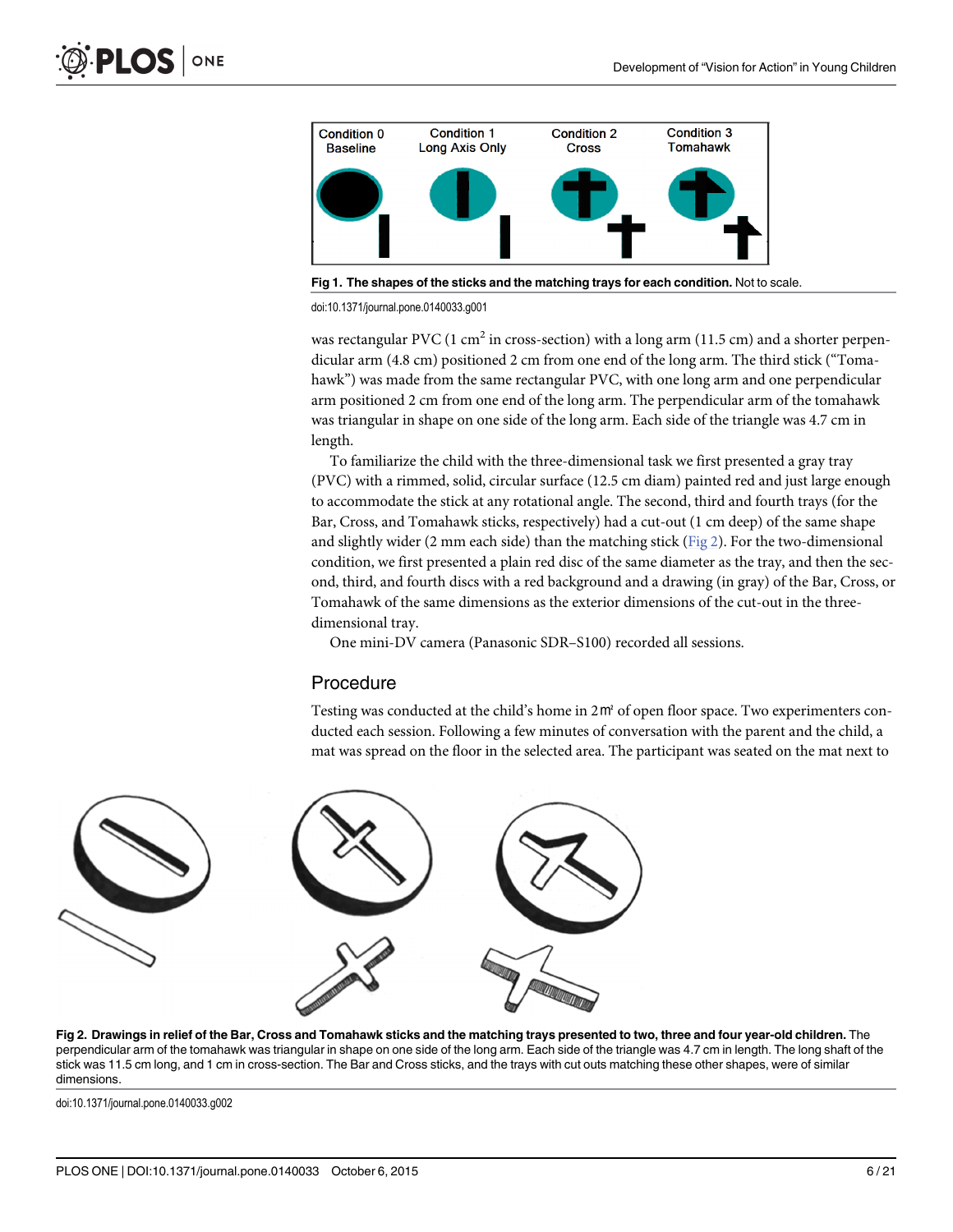<span id="page-6-0"></span>Experimenter 'A'. Experimenter 'B' operated the video camera in front of the participant and Experimenter 'A' at a distance of about 2 meters.

In two warm-up trials, Experimenter 'A' placed the solid circular tray in front of the participant and twice demonstrated deliberately placing the stick on the surface of the tray. Then she passed the stick to the participant and asked him/her to place it on the tray in the same fashion. If the participant complied, Experimenter 'A' presented the open disc in front of the participant, repeated the same demonstration with the disc, and then asked the participant to put the stick on the gray area of the disc. Following the child's compliance with these requests, we proceeded to conduct the experimental trials.

In each of the three-dimensional and two-dimensional versions of the task, we presented 4 trials with the Bar and 5 trials for each other Shape (14 trials per dimension; 28 trials total). Per dimension, if the child completed the four trials with the Bar, we presented the Cross, and if he/she completed five trials with the Cross, we presented up to five trials with the Tomahawk. We adopted this order so as to allow the child to experience mastery at each level per dimension before facing the next (more difficult) level. Each test session lasted no longer than 15 minutes, and we tested each participant once. The orientation of the cut-out in the tray (or the gray outline of the stick on the disc) with respect to the participant was balanced across trials. For the Bar, the angles were 0, 45, 90, and 135 degrees. For the Cross and Tomahawk, the angles were 0, 45, 90, 180, -135, -90, and -45 degrees (so that the cross part of the cut-out was toward or away from the participant). We placed the stick on the left or right of the tray (or the disc) in a balanced order across trials. We placed the shaft of the stick in line with the cut-out and with the cross piece away from the participants.

Assignment of 2D and 3D trials alternated throughout the session, beginning with the warm-up trials. Participants were assigned to start with 2D or 3D in a balanced order. Experimenter 'A' placed the tray or the disc and the correct stick and asked the child to insert the stick into the cut-out in the tray or to place the stick on the gray area of the disc, to cover up the gray area. The trial ended when the participant placed the stick on the tray or the disc and removed his/her hand, or when the participant said "I'm done" or left the testing area for more than three minutes. If he/she stopped attending to the apparatus for longer than a minute before placing the stick, Experimenters verbally encouraged the participant to continue with the task. If a child lost interest in the task, Experimenter 'A' offered the child an opportunity to play with a "sorting box" for a few minutes, and then re-offered the tray and stick.

#### **Coding**

We coded video with the Observer 5.0 software (Noldus Information Technology). [Table 1](#page-7-0) lists dependent variables, described below. Trials began the moment the participant picked up the stick and lasted until the task was solved or the last contact was made between stick and tray or disc. We noted if the child succeeded in inserting the stick fully into the cut-out, or placing the stick fully and exclusively over the gray area of the disc matching the shape of the stick. This constituted a "success". We also noted per trial if the child at any time rotated the stick above the tray or disc, while apparently visually comparing the orientation of the stick to the orientation of the cut-out in the tray or the gray area of the disc. This was called an "Above tray" attempt and was coded once per trial.

All other variables were coded per discrete attempt. An attempt was operationally defined as contacting the tray with the stick. If the child struck the tray with the stick repeatedly in a bout of drumming/hammering, we scored the bout as one attempt. First we coded the alignment of the stick with respect to the cut-out in the tray (as seen from above) using a clock-face rubric ([Fig 3](#page-8-0)) (i.e., perfect alignment of the Bar was indicated as 12–6 alignment). If the stick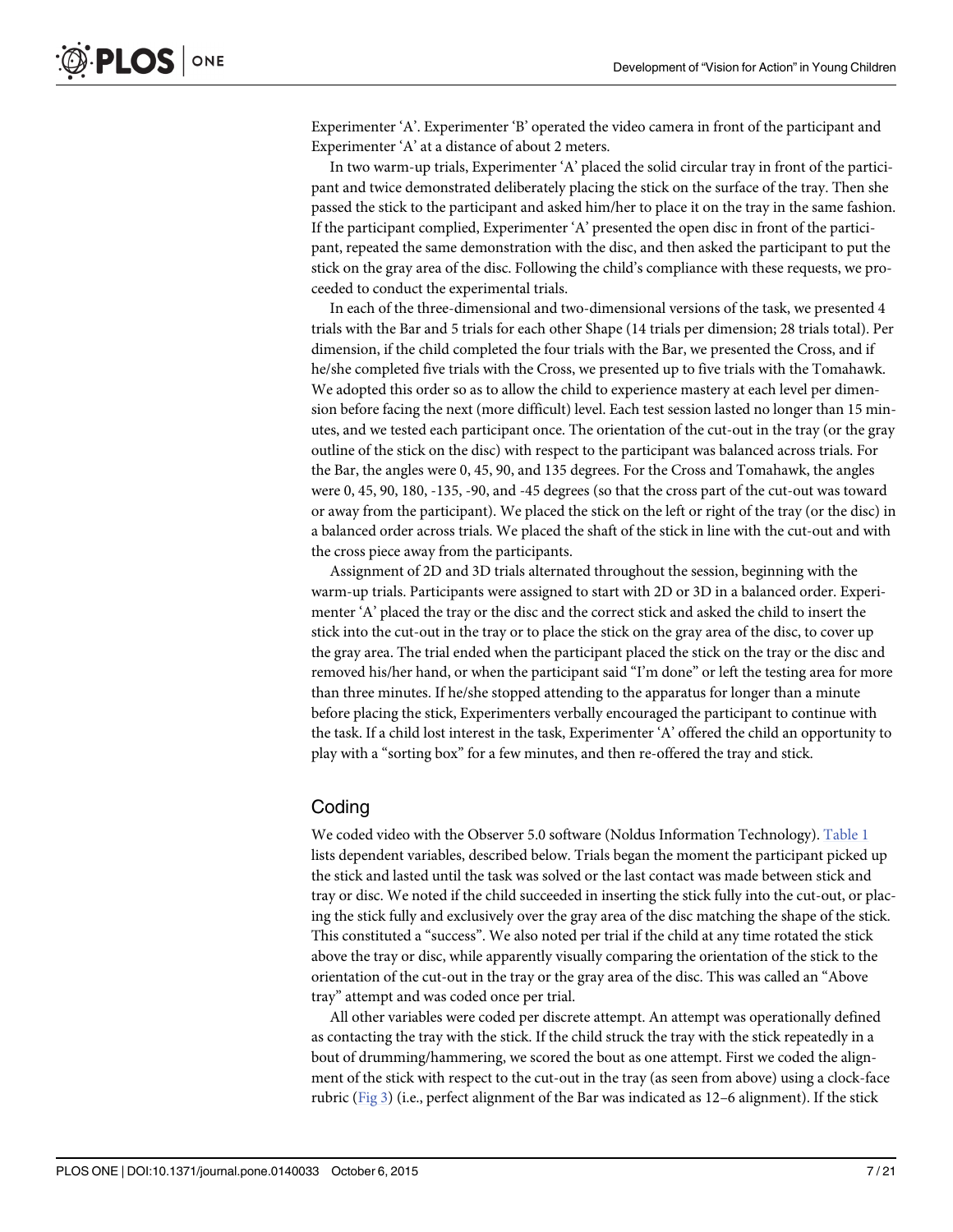<span id="page-7-0"></span>

|                                            | <b>SCORED PER TRIAL</b>                                                                                                                                                                                                                                                                                                                                                                                                                                            |  |
|--------------------------------------------|--------------------------------------------------------------------------------------------------------------------------------------------------------------------------------------------------------------------------------------------------------------------------------------------------------------------------------------------------------------------------------------------------------------------------------------------------------------------|--|
| <b>Success</b>                             | Stick inserted into the cut-out (three-dimensional task), or aligned with the<br>contour (two-dimensional task)                                                                                                                                                                                                                                                                                                                                                    |  |
| <b>Above Tray Action</b>                   | Stick moved horizontally above the tray or disc before making contact, with<br>close visual attention to the stick and the tray or disk below                                                                                                                                                                                                                                                                                                                      |  |
| <b>Number of Attempts</b>                  | Each attempt was a particular combination of the hand, angle of the stick with<br>respect to the horizontal plane, alignment of each feature of the stick to the<br>matching cut-out or contour and movement of the stick on the tray or disc. A<br>change in any one of these features constituted the end of one attempt and<br>the start of a new attempt. A break of $\frac{1}{2}$ second or longer in contact with the<br>tray or disc also ended an attempt. |  |
|                                            | <b>SCORED PER ATTEMPT</b>                                                                                                                                                                                                                                                                                                                                                                                                                                          |  |
| <b>Position of Shaft (Long</b><br>Feature) | Alignment to the long feature of the cut-out or contour, scored categorically in<br>45° octants using a clock-face rubric, where 12–6 indicated correct alignment<br>and incorrect positions were scored as 3–9 (perpendicular), or 1–7 or 10–4<br>(intermediate between aligned and perpendicular octants)                                                                                                                                                        |  |
| <b>Position of Cross</b><br><b>Feature</b> | Aligned (cross feature of the stick closer to the matching cross feature on the<br>cut-out or contour) or Not aligned (closer to the end of the stick opposite the<br>matching end)                                                                                                                                                                                                                                                                                |  |
| <b>Position of Tomahawk</b><br>Head        | Matching (the left-right orientation of the tomahawk feature on the cut-out or<br>contour) or Not matching (reversed orientation)                                                                                                                                                                                                                                                                                                                                  |  |
| Angle                                      | Angle of the long axis of the stick with respect to the tray or disc upon<br>contact: 90 if within 10 $^{\circ}$ of 90 $^{\circ}$ , 0 if within 10 $^{\circ}$ of 0 $^{\circ}$ , 45 if between these<br>positions                                                                                                                                                                                                                                                   |  |
| <b>Surface Assistance</b>                  | Scored in 3D trials only. Moving the stick across the boundary between the<br>tray's flat surface and the cut-out                                                                                                                                                                                                                                                                                                                                                  |  |

#### [Table 1.](#page-6-0) Dependent variables with definitions.

doi:10.1371/journal.pone.0140033.t001

was aligned to the cut-out, or within 22.5° of the cut-out to either side, we considered it at 12–6 alignment. If the stick was perpendicular to the cut-out or within 22.5° to either side of perpendicular, we considered it 3–9 alignment. We pooled alignments in the other two quarters. For Cross and Tomahawk trials, where the stick had an asymmetrical end, we coded the alignment of the cross piece of the stick to the matching piece of the cut-out as 'Aligned' or 'Not aligned', ignoring the 3–9 case where the position of the cross piece of the stick is equidistant to the cross piece of the cut-out. For Tomahawk trials, we coded whether the left-right orientation of the head of the tomahawk stick matched that of the tray or disc.

Next, we coded the angle of the stick with respect to the horizontal plane as it touched the tray. If the stick was oriented flat against the tray or no more than 10° off horizontal, we coded it as a 0° angle. If it was within 10° of perpendicular to the tray surface, we coded it as a 90° angle (and the clock-face alignment was ignored). If it was between these two values, in the larger range from 10° to 80°, we coded it as a 45° angle. The third variable was the hand used. The final variable, coded only in 3D trials, was whether the participant moved the stick across the boundary between the tray's flat surface and the cut-out. We called this action "surface assistance". Examples of surface assistance are: (1) inserting the tip of the stick into the cut-out and then pivoting the other end of the stick and (2) inserting the tip of the stick into the cutout and then sliding the tip forward while lowering the rest of the stick into place. Striking the surface with the stick as a hammer or drumstick and spinning the stick while it was fully supported on the tray were not coded as surface assistance.

A particular composite value of alignment, angle, hand, and surface assistance made up an individual attempt, and any time one of these variables changed to a new discrete value, or if the stick was removed from the surface for more than half a second, then we considered that attempt finished.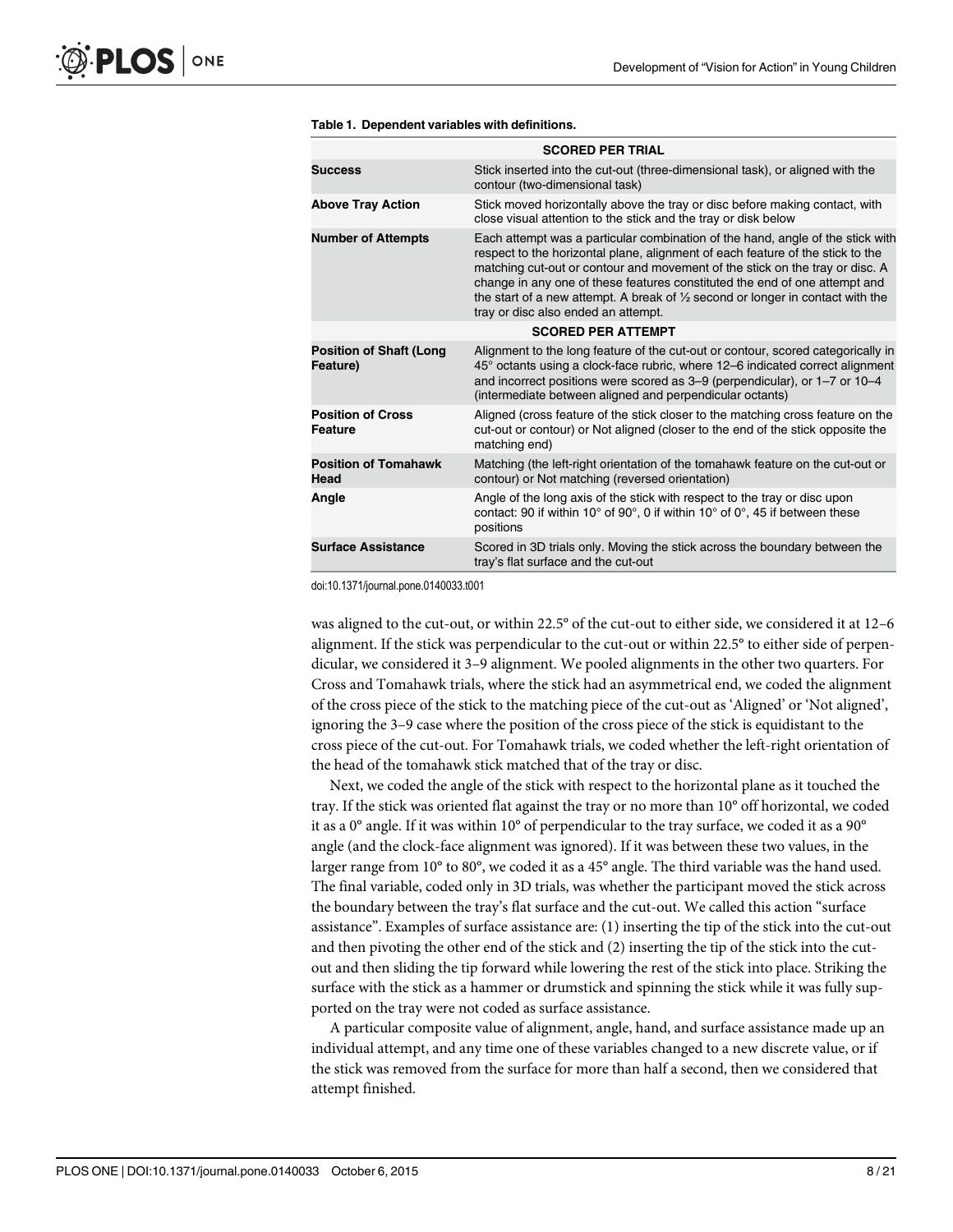<span id="page-8-0"></span>



[Fig 3. I](#page-6-0)llustrations of dependent variables for alignment of the sticks. (A) Alignment of the long and asymmetrical portions of the stick. Shown in plan view, with clock face numbers used to categorize alignment of the long axis of the stick relative to the long axis of the cut-out (defined as 12–6). (B) Angle of contact, shown in side view. (C) Surface assistance, showing temporal succession of a successful attempt where the stick placement was guided by the cutout. Shown in side view.

doi:10.1371/journal.pone.0140033.g003

The data were coded by one person (HK). Following training with a second, experienced coder (BS) the primary coder demonstrated reliability of coding by comparing data from five infants' data (14.8% of the total data set). The two coders' data matched on 91% of coded events (agreement divided by the sum of agreement plus disagreement) for the two variables coded per trial (success and Above tray attempts). For the four variables coded per attempt (Alignments, Angle, Surface assistance, Hand use), the two coders achieved Cohen's  $K = +0.70$ (Alignment) to  $+0.87$  (Hand use). The complete data set is presented in  $\underline{\text{S1 Table}}$ .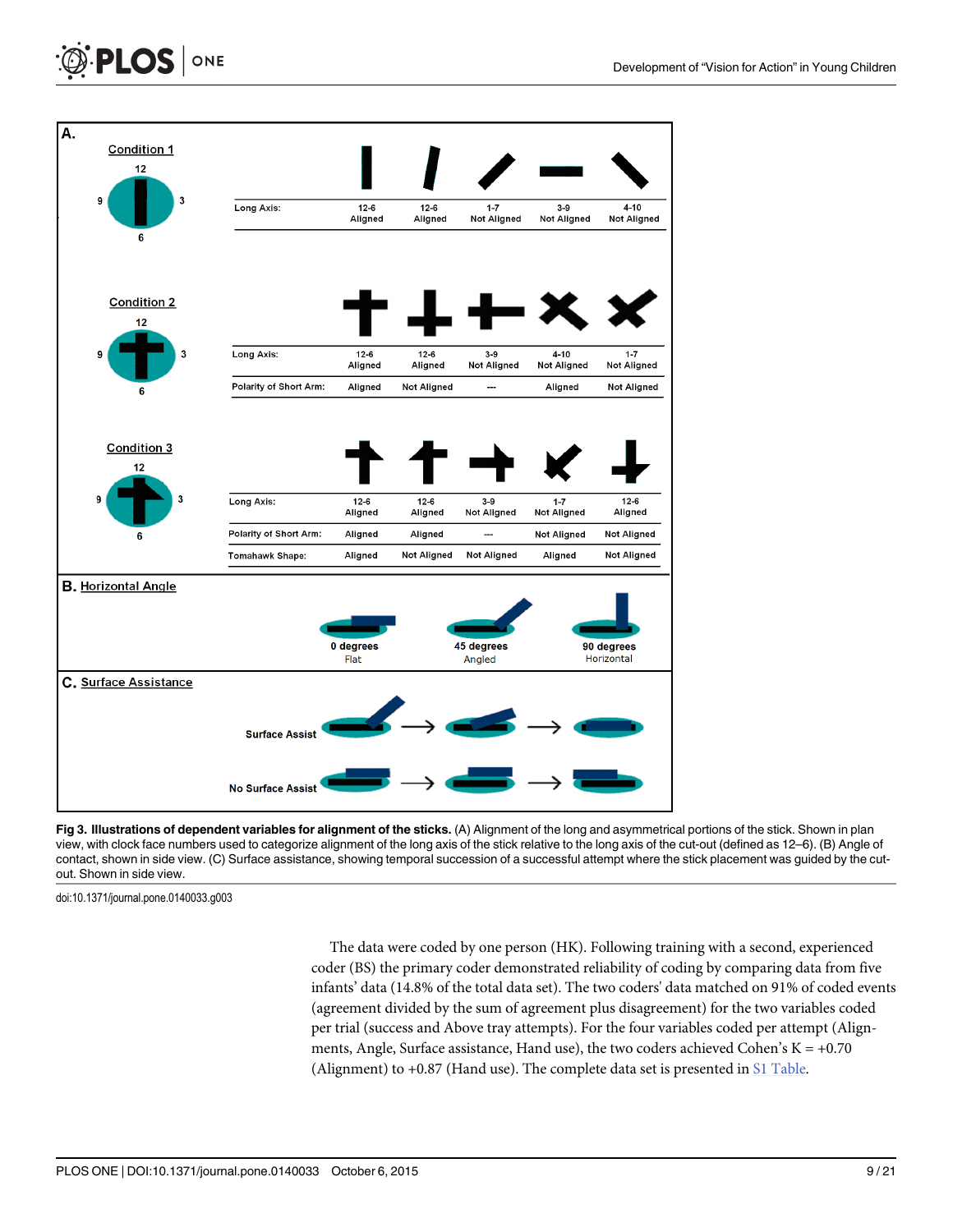#### <span id="page-9-0"></span>Analysis

Our analyses examined predictions relating performance to the independent variables Age, Shape, and Dimension. We used a 3 (ages) x 2 (number of spatial dimensions) x 3 (shapes) repeated measures design, where each child received the task with three shapes in both dimensions. On average, two year-olds participated in 4.1 Bar trials  $(SD = 0.33)$ , 5.0 Cross trials  $(SD = 0.5)$ , and 1.4 Tomahawk trials  $(SD = 1.4)$ . Three year-olds participated in 4.2 Bar trials on average (SD = 0.67), 5.0 Cross trials (SD = 0), and 5.0 Tomahawk trials (SD = 0). Four yearolds averaged 4.0 Bar trials (SD = 0), 5.0 Cross trials (SD = 0), and 4.7 Tomahawk trials  $(SD = 1)$ . The data set is composed of 371 completed trials, and 1,542 attempts. Dependent variables per trial included outcome (Success or Fail), number of attempts, and presence or absence of Above tray attempts. Preliminary evaluation of the data set indicated outliers, missing cells, non-normal distribution and unequal variance across groups for number of attempts per trial and outcome per trial and therefore we used non-parametric statistical tests for all inferential analyses.

Dependent variables per attempt reported here include hand used, clock-face position of the long axis of the stick with respect to the cut-out or its outline on the disc, and for Cross and Tomahawk shapes, alignment of the cross end of the stick with respect to the matching part of the cut-out or its outline; and for Tomahawk only, the alignment of the triangle side of the tomahawk with respect to the matching part of the cut-out or its outline. We calculated the proportion of attempts in which particular categories of alignment were coded. In the 3D condition only, we also coded per attempt the occurrence or absence of surface assistance and the occurrence or absence of an Above-tray attempt. We calculated a handedness index for each child as the sum of all attempts with the right hand divided by the total number of attempts with either hand.

For the proportion of trials ending in success and in the number of attempts per trial, and for proportion of attempts in which the parts of the stick were aligned, we analyzed the effect of Shape using Friedman tests, followed by pair-wise comparisons using the Wilcoxon signed rank test for matched pairs to identify which shapes differed if a significant overall effect emerged. Alpha was adjusted to  $p = 0.017$  for the post-tests (Bonferroni correction). We tested the effect of Age using Kruskal-Wallis tests for 3 samples followed by pair-wise comparisons between age groups using Wilcoxon-Mann-Whitney tests for independent samples. As before, alpha was adjusted to  $p = 0.017$  for the post-tests. We tested the effect of Dimension on these variables using the Wilcoxon signed ranks test for matched pairs. For Shape and Dimension, we used 1-tailed probabilities to evaluate our directional predictions; for Age we used 2-tailed probabilities. We examined the relationship between individuals' success at placement and number of attempts using Spearman correlations. For Wilcoxon signed ranks tests where  $N > 15$  and for Wilcoxon-Mann-Whitney tests where  $n > 10$  and  $m > 10$ , we report Z scores, in accord with the recommendations of Siegel & Castellan [[32](#page-20-0)].

We tabulated the number of children that performed Above Tray actions, and the frequency of these events, by Age, Shape and Dimension, and analyzed the distribution of these data for age and for shape using goodness-of-fit tests, with  $H_0$  = equal distribution of events across age and shape. As we did not predict the occurrence of these actions, these analyses are exploratory. We examined the relation between the frequency of using Above tray movements and the proportion of successful trials over all conditions, the relation between handedness index and proportion of successful trials, and the relation between number of attempts and success using Spearman correlations.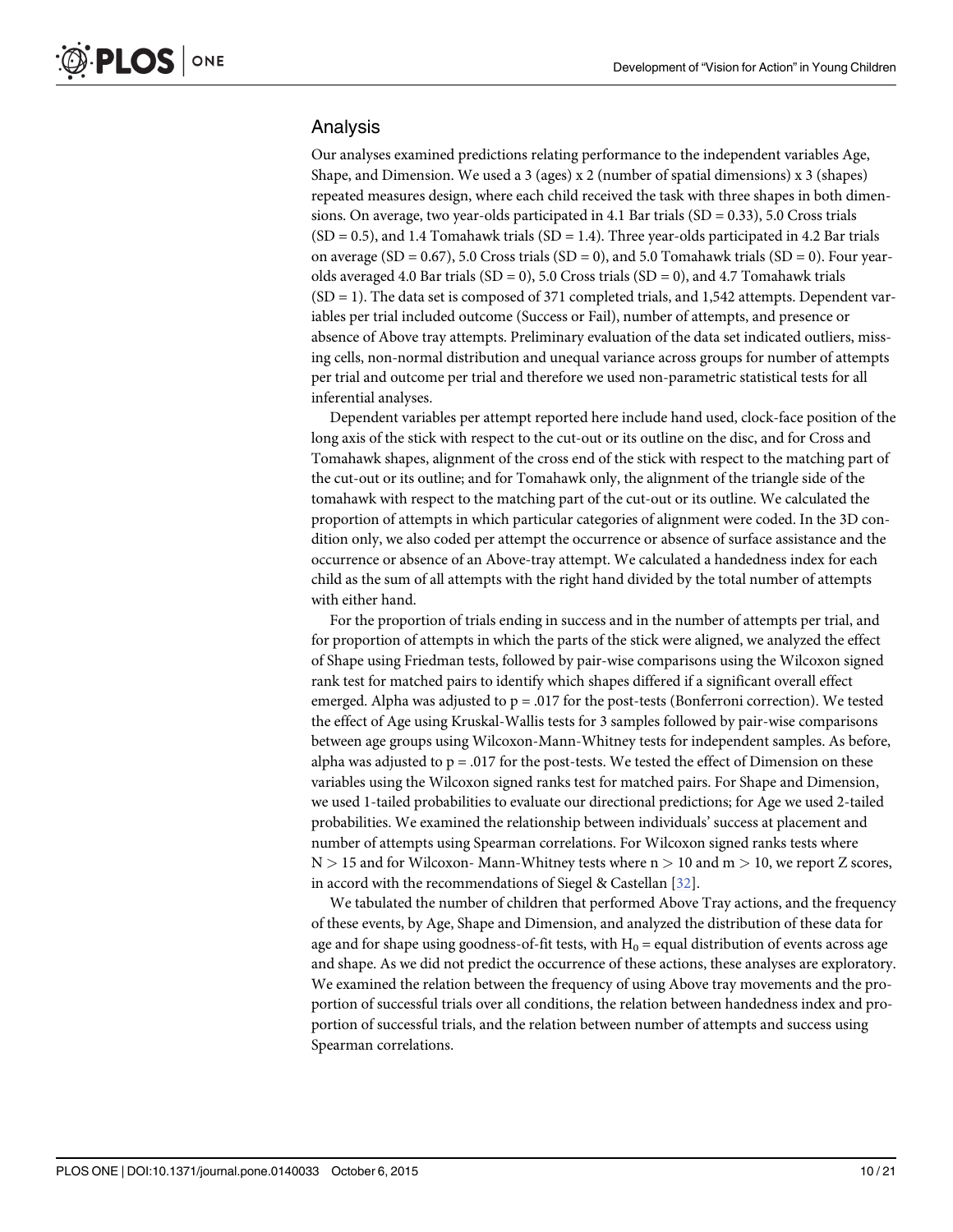#### **Results**

We begin by evaluating the children's performance in terms of percentage of successful trials and the number of attempts per trial. Children succeeded at inserting the stick in the cut-out or placing it correctly on the disc in 73% of trials (269 out of 371). They made on average 3.3 attempts to place the stick on each trial when they succeeded (Median  $= 2$ ), and 6.3 attempts when they failed (Median  $= 3$ ). Examples of children of different ages placing each of the sticks into the cut-out or onto the disk are shown in supplemental materials [S1 Video](#page-18-0)-[S7 Video](#page-18-0). Overall, individual success at placement was uncorrelated with number of attempts ( $r_s$  = -0.0166,  $p = 0.47$ ). The value of the handedness index (HI) per child ranged from .22 to .91 (Median = .63) and HI was uncorrelated with proportion of trials in which children succeeded at placing the stick (Spearman's  $r_s = 0.05$ , N = 27). We do not consider hand use further.

Age groups differed significantly in percentage of trials in which they succeeded at placing the stick (pooled shapes) into the groove or onto the form on the disc (Kruskal-Wallis,  $N = 27$ ,  $df = 2$ , corrected H = 16.84, p < 0.001). Two year-olds succeeded in 43% of trials, and three and four year-olds in 86 and 88%, respectively ( $Fig 4$ ). In pair-wise comparisons, two year-olds varied significantly from three year-olds ( $W_x = 45.5$ , n = 9, m = 9; p <0.00001) and from four year olds ( $W_x = 45.0$ ,  $n = 9$ ,  $m = 9$ ;  $p < 0.00001$ ). Three and four year-olds did not differ from each other ( $W_x = 76$ , n = 9, m = 9; p > 0.20). Boys and girls achieved equivalent success at all ages (Median = 66.5, boys, 86, girls; Wilcoxon-Mann-Whitney,  $m = 13$ ,  $n = 14$ ,  $Z = -1.29$ ,  $p > 0.09$ ) and made similar numbers of attempts (Median = 62.5, boys, and 48, girls; Wilcoxon-Mann-Whitney, m = 13, n = 14, Z = -0.49, p > 0.31) and we do not consider sex differences further. We explore the effects of Age, Shape and Dimension on performance in more detail below.



Fig 4. Percentage of trials in which children of each age group succeeded at placing the stick into the cut-out or onto the form on the disc. Boxes represent interquartile range (IQR), with median in the middle. Upper whiskers depict the lower of maximum data point or 1.5 x IQR. Lower whiskers depict the higher of minimum data point or 1.5 x IQR. Most extreme outlier beyond each whisker is shown by  $*$ .

doi:10.1371/journal.pone.0140033.g004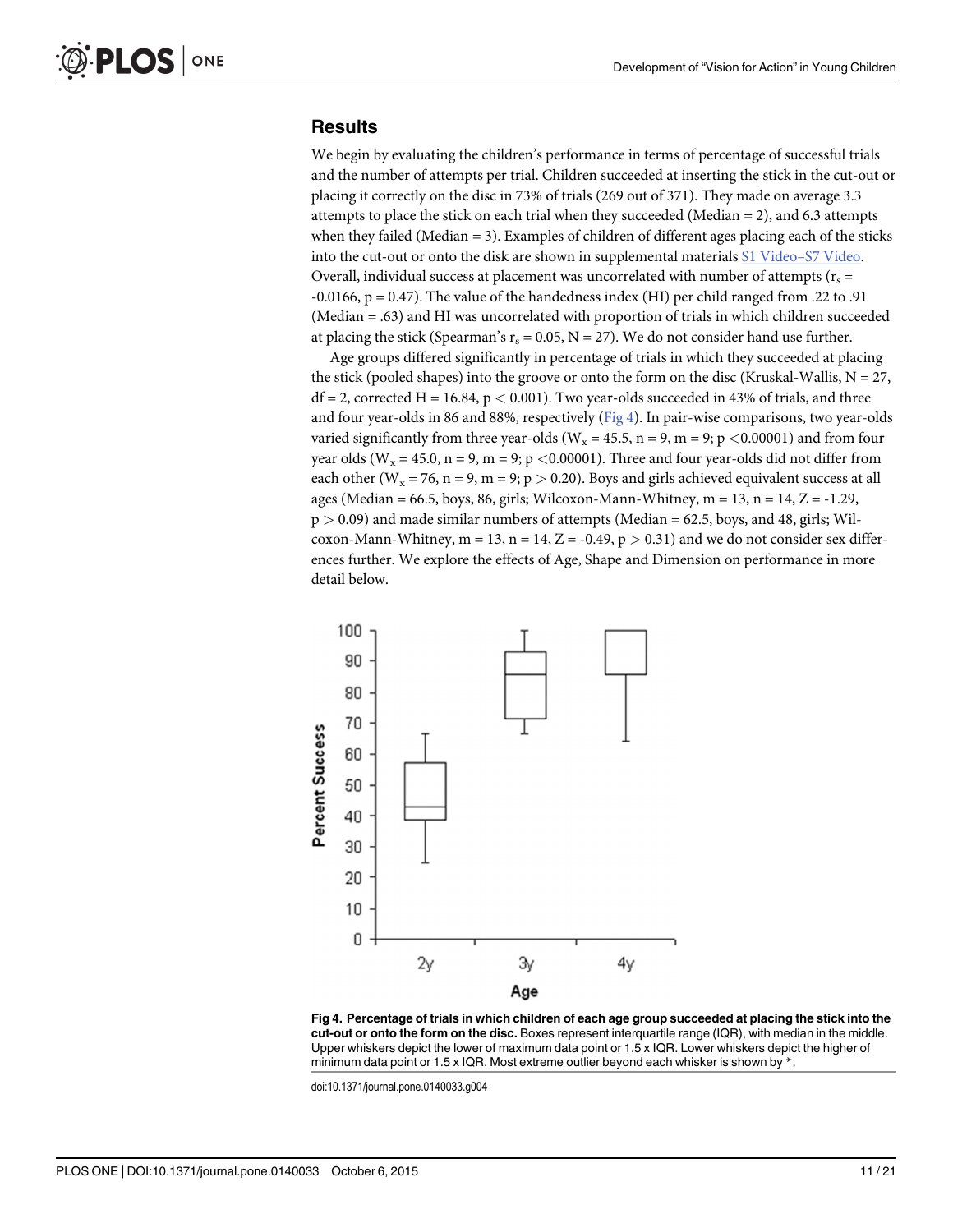### <span id="page-11-0"></span>Effects of Shape on Number of Attempts and Success

Analyses of Shape address the directional predictions that increasing the number of features to be aligned increases the difficulty of the problem, and that this effect is stronger for the younger children. Findings support this prediction. The shape of the stick affected the number of attempts the children made per trial to align the stick to the groove or the disc (Friedman,  $N = 27$ ,  $df = 2$ ,  $X^2 = 34.45$ ,  $p < 0.001$ ). Children tended to make more attempts per trial with the Cross than with the Bar (Median = 2.33, cross, vs. 1.77, bar; Wilcoxon signed ranks,  $N = 26$ ,  $Z = -1.943$ ,  $0.017 < p < 0.026$ ), and made significantly more attempts with the Tomahawk (Median = 8.25) than with the Cross (Wilcoxon signed ranks,  $N = 27$ ,  $Z = 3.87$ ,  $p < 0.00005$ ) or the bar (Wilcoxon signed ranks,  $N = 27$ ,  $Z = 3.87$ ,  $p < 0.00005$ ). Shape also affected children's success at placing the stick correctly (Friedman,  $N = 27$ ,  $df = 2$ ,  $X^2 = 29.04$ , p < 0.001; Fig 5 illustrates success with different shapes at each age). They succeeded at placing the Bar in 86% of trials, and the Cross in 84% of trials, but the Tomahawk only in 49% of trials (Median values). Wilcoxon signed ranks tests revealed that children succeeded equally often with Bar and Cross (N = 13, T<sup>+</sup> = 61.5, p > 0.15; 14 children had tied scores), but significantly less often with the Tomahawk than with the Bar ( $N = 23$ ,  $Z = -4.17$ ,  $p < 0.00003$ ) or the Cross (N = 22, Z = -4.07, p <0.00003). The Tomahawk condition challenged all three age groups, but especially the two year-olds. Two year-olds succeeded on a lower percentage of trials (Median = 0) with the Tomahawk than did three and four year-olds (pooled) (Median =  $80\%$ ) (Wilcoxon-Mann-Whitney,  $n = 9$ ,  $m = 18$ ;  $Z = -4.89$ ,  $p < 0.00003$ ). Three and four year-olds did not differ from each other on the percentage of trials with the Tomahawk that were successful (Wilcoxon-Mann-Whitney,  $n = 9$ ,  $m = 9$ ;  $W_x = 82.5$ ,  $p > 0.39$ ).

#### Effects of Dimension on Number of Attempts and Success

Analyses of Dimension address the directional predictions that presence of haptic information about the position of the stick with respect to the groove (present in the 3D version of the task) decreases the difficulty of the problem, and that this effect is greater for younger children. Findings support these two predictions. Dimension significantly affected the number of attempts children made to align the sticks. On 2D trials, children made 2.0 attempts per trial, and on 3D trials they made 4.6 attempts per trial (Median values; Wilcoxon signed ranks,  $N = 27$ ,  $Z =$ -4.04, p < 0.001). Dimension also significantly impacted children's success at placing the sticks, but in the opposite direction of number of attempts. Children succeeded on 71% of 2D trials vs. 80% of 3D trials (Median values; Wilcoxon signed ranks,  $Z = -2.92$ ,  $p = 0.003$ ). The effect of Dimension on success was most evident for the two and three year-olds (see [Table 2](#page-12-0)). Eight of



Fig 5. Percentage of trials in which children of each age group succeeded at placing the stick into the cut-out or onto the form on the disc, according to shape. Boxes represent interquartile range (IQR), with median in the middle. Upper whiskers depict the lower of maximum data point or 1.5 x IQR. Lower whiskers depict the higher of minimum data point or 1.5 x IQR. Most extreme outlier beyond each whisker is shown by \*.

doi:10.1371/journal.pone.0140033.g005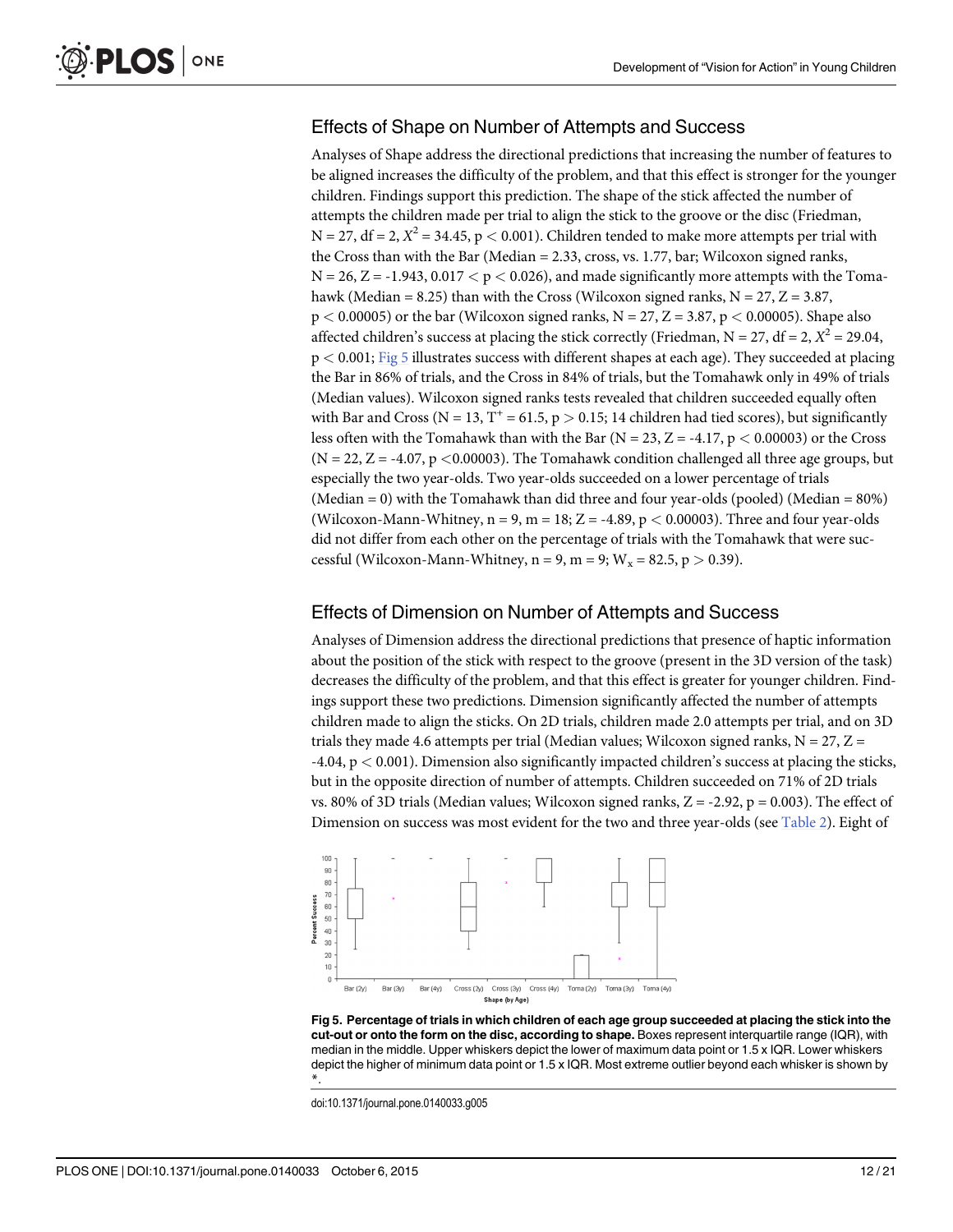| <b>DIMENSION</b> | <b>AGE</b> |         |         |
|------------------|------------|---------|---------|
|                  | 2 Years    | 3 Years | 4 Years |
| 2D               | 27         | 79      | 86      |
| 3D               | 62         | 88      | 89      |

<span id="page-12-0"></span>

| Table 2. Percent of trials completed on two and three-dimensional tasks by age groups. |
|----------------------------------------------------------------------------------------|
|----------------------------------------------------------------------------------------|

doi:10.1371/journal.pone.0140033.t002

nine two year-olds and seven of nine three year-olds had a greater proportion of completed (successful) trials with 3D than 2D presentations (total = 15 of 18;  $X^2 = 8.00$ , df = 1, p < 0.005). The four year-olds varied essentially randomly on this variable, with three succeeding more often with 3D tasks, four performing equivalently on both, and two performing better on the 2D. Three four year-olds succeeded on all trials in both conditions.

# Effects of Shape and Dimension on Alignment of Specific Features of the Sticks

Children's alignment of the shaft (long feature), cross feature, and the tomahawk feature did not differ significantly between two and three dimensions (Wilcoxon signed ranks,  $N = 27$ , all  $Z's < |1.50|$ ). Therefore, all analyses concerning the effect of shape were conducted with the pooled data.

Children almost always placed the shaft of the stick parallel to the long axis of the cut-out for the Bar (Median =  $100\%$ ) and reliably for the Cross (Median =  $88\%$ ) but less often for the Tomahawk (Median = 65%; Dimensions pooled in all cases). The values varied significantly across shapes (Friedman, N = 27, df = 2,  $X^2$  = 19.69, p < 0.001). In pair-wise comparisons, the percent of attempts in which the shaft was aligned did not differ significantly between Bar and Cross (Wilcoxon signed ranks,  $N = 19$ ,  $Z = 1.54$ ,  $p > 0.06$ ), or between Cross and Tomahawk (Wilcoxon signed ranks,  $N = 27$ ,  $Z = 1.89$ ,  $0.03 > p > 0.017$ ), but did vary significantly between Bar and Tomahawk (Wilcoxon signed ranks,  $N = 26$ ,  $Z = 0.354$ ,  $p < 0.0003$ ).

Children in the three age groups aligned the cross piece of the Cross on an equivalent percentage of attempts (Median  $= 70, 78,$  and 65%, two, three, and four year-olds, respectively; Kruskal-Wallis,  $N = 27$ ,  $X^2 = 0.964$ , df = 2, p = 0.618). However, aligning the head of the Tomahawk correctly with respect to the left/right orientation of the head varied systematically across the three age groups. Two year-olds managed to align this feature correctly on 2% of attempts, three year-olds on 14% of attempts, and four years olds on 18% of attempts (Median values; Kruskal-Wallis,  $N = 27$ ,  $X^2 = 8.597$ , df = 2, p = 0.014). Two year-olds differed significantly from three year-olds (Wilcoxon-Mann-Whitney,  $n = 9$ ,  $m = 9$ ,  $W_x = 54.0$ ,  $p = 0.002$ ) and four year-olds (Wilcoxon-Mann-Whitney,  $n = 9$ ,  $m = 9$ ,  $W_x = 58.5$ ,  $p < 0.009$ ); three and four yearolds did not differ (Wilcoxon-Mann-Whitney,  $n = 9$ ,  $m = 9$ ,  $W_x = 89$ ;  $p > 0.60$ ) on this measure.

#### Actions with the Stick On and Above the Tray or Disc

Individual children held the stick so that it was horizontal  $(0-10^{\circ})$  when it contacted the tray on 80% to 100% of trials, and there was no consistent variation in this measure across age groups or stick shapes. Children moved the stick across the surface of the tray and brought some part of the stick into contact with the cut-out (hereafter, termed "surface assistance") on 50% of attempts with the Bar, 70% of attempts with the Cross, and 46% of attempts with the Tomahawk shape in the 3-dimensional condition. A Friedman's test revealed that the distribution of surface assistance across shapes differed significantly from chance ( $N = 26$ ;  $X^2 = 10.140$ ,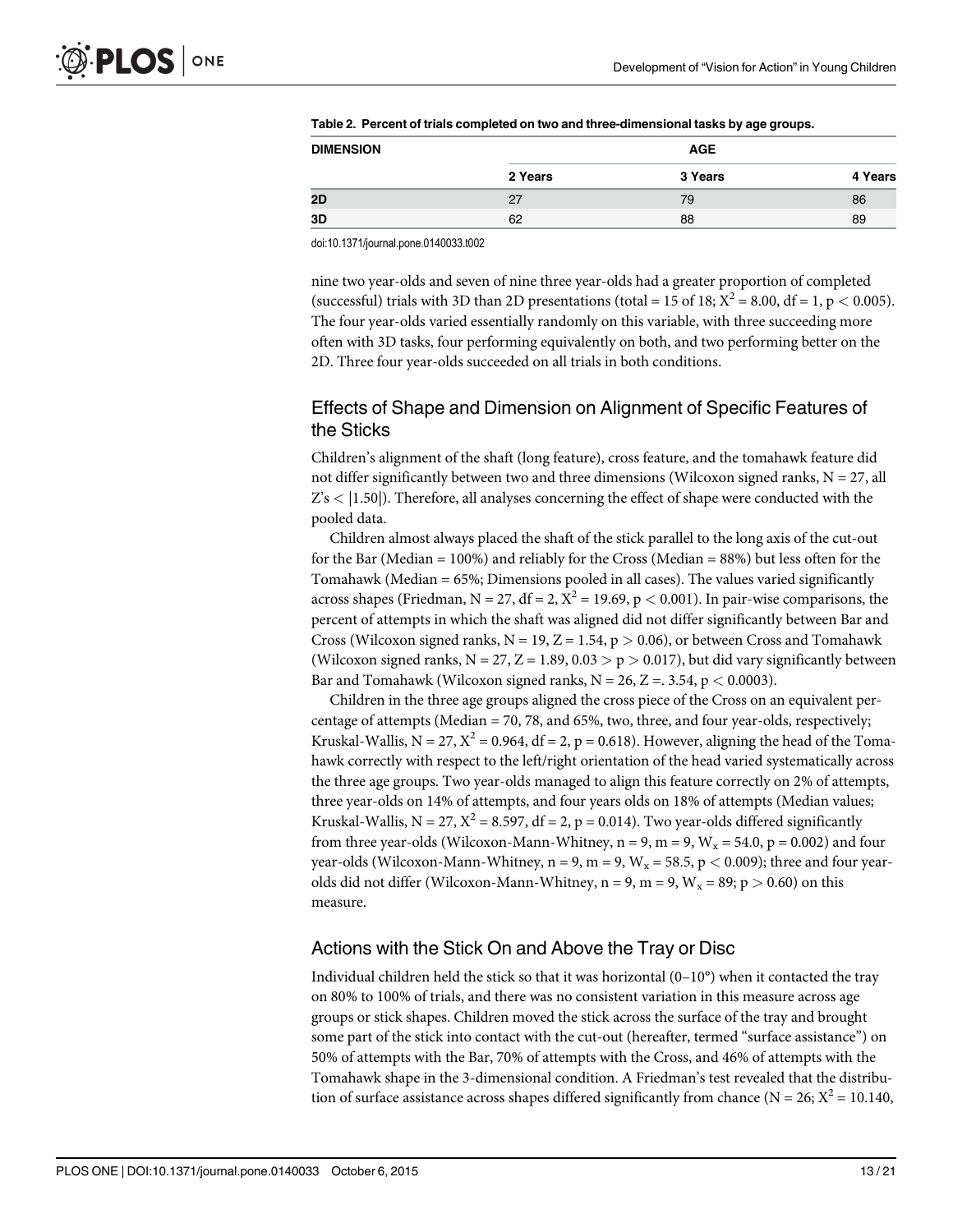$p = 0.006$ ;  $N = 26$  in this analysis because one two year-old did not make any attempts with the Tomahawk in the 3-dimensional condition). Wilcoxon signed ranks tests indicated that children used surface assistance more often with the Cross than with the Tomahawk ( $N = 26$ ,  $Z =$ -2.92, p = 0.003) but the differences between Bar and Cross and Bar and Tomahawk were not significant.

An alternate strategy used by the children to align the stick involved moving the stick in the air, above the tray or disc, in a predominantly horizontal position and with no part of the stick in contact with the surface (termed "Above tray actions") before contacting the tray or disc with the object. No two year-old moved the stick above the surface in this way, whereas six three year-olds did so on 10 trials total; seven four year-olds did so on 27 trials total. A goodness of fit test revealed that this distribution differs significantly from the null hypothesis that an equal number of children of each age group would move the stick above the surface at least once ( $X^2 = 12.76$ ; df = 2, p < 0.01). Children performed Above tray actions only with Cross and Tomahawk trials, and at roughly equal rates for Tomahawk (30 times out of 1031 attempts; 2.9%) and Cross (7 times out of 315 attempts; 2.2%). Dimensionality did not affect the likelihood of a child performing an Above tray action: Such actions occurred 21 times in 2D trials and 16 times in 3D trials (goodness of fit test, where  $H_0$  is equal distribution of Above tray actions,  $X^2$  < 1.0, df = 1; NS). However, those children who performed one or more Above tray actions succeeded on a higher percentage of trials than children who did not (Median = 86% vs. 61%, respectively, Wilcoxon-Mann-Whitney,  $N = 27$ ,  $Z = -3.151$ ,  $p < 0.002$ ) and the frequency of using Above tray actions correlated positively with the proportion of successful trials over all conditions (Spearman's  $r_s = +0.59$ , n = 27, p = 0.001).

# **Discussion**

We evaluated two to four year-old children's ability to align an object to another object (a stick to a tray or a mat) in a fitting task. The findings provide insights into the development of vision for action  $[6]$ . They also provide support for models of spatial reasoning drawn from Perception-Action theory [\[4](#page-19-0), [29](#page-19-0)], and for the proposal that children use haptic information in fitting tasks, but no support for the proposal that children use overt exploratory actions to gain haptic information. Instead, children adopted behaviors supporting visual exploration of alignment prior to placing the sticks on the surfaces, and these behaviors were positively associated with success at placing the sticks.

# The Influence of Shape

The sticks that the children placed into the tray or onto the mat contained one, two or three orthogonal features in one plane (Bar, Cross, Tomahawk shapes, respectively). To place the stick correctly, the child had to align the orthogonal features of the object with the matching cut-out or drawing. When there was more than one feature to align, the features could be aligned sequentially (which would require successive actions) or concurrently. According to Perception-Action views [\[29\]](#page-19-0), managing concurrent spatial relations between objects is more challenging than managing single relations, leading to the prediction that the difficulty of alignment increases with each additional feature in the stick. The findings support this prediction: the challenge of the task varied in an orderly way with the shape of the objects. Children had little problem fitting the Bar or Cross compared to the Tomahawk. Children usually succeeded at aligning the Bar or the Cross to the cutout or contour (86% of Bar trials, and 84% of Cross trials), but they did so with the Tomahawk on less than half (49%) of their trials with this object. The number of attempts per trial that the children used to align the sticks followed the number of features to be aligned concurrently: children used significantly more attempts to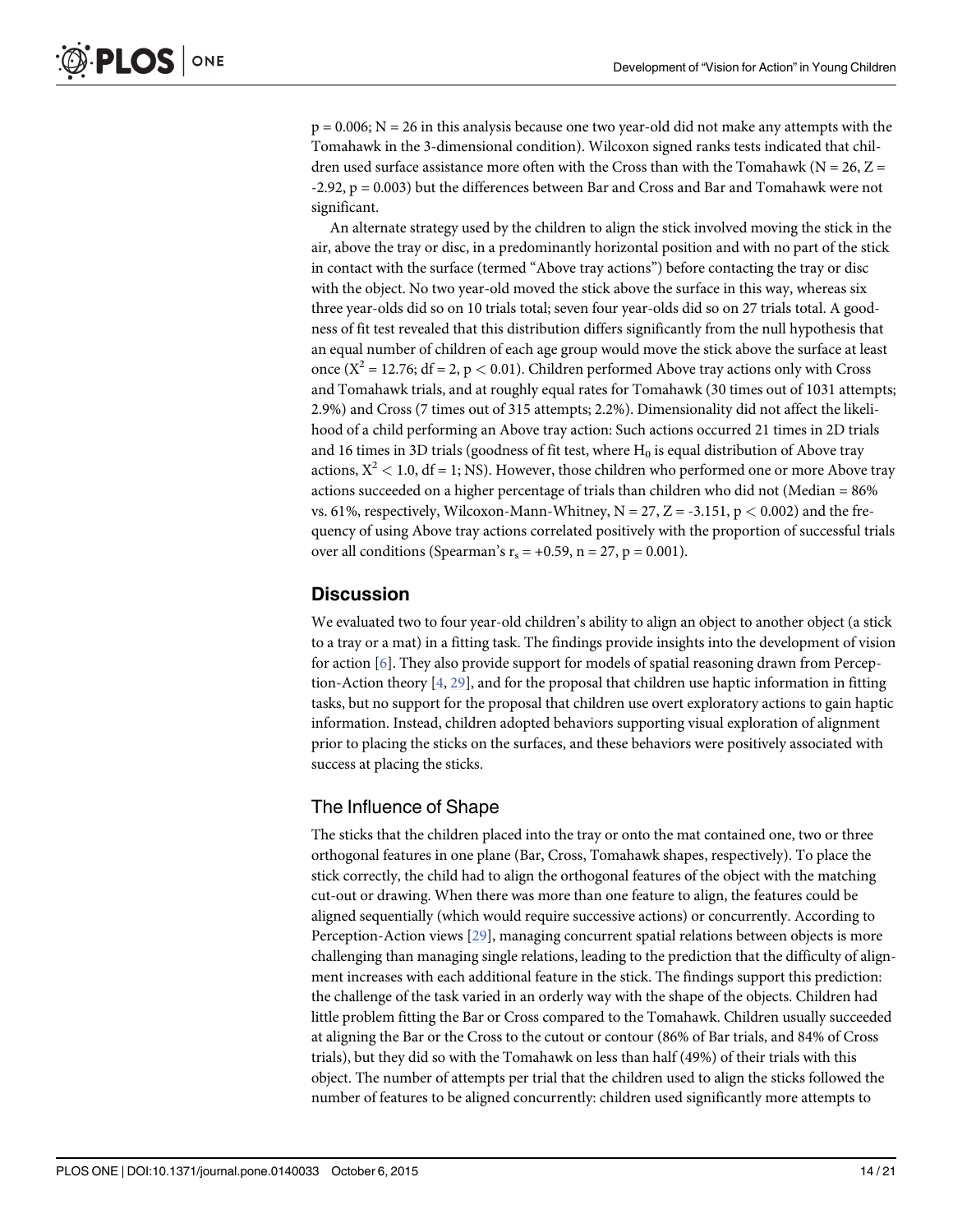<span id="page-14-0"></span>place the Tomahawk than the Cross or the Bar, which did not differ significantly from each other. The values for the number of attempts per trial to align the Bar match well with mean values reported by Street et al. [[20](#page-19-0)] for 18 and 24 month-olds inserting a disc into a slot, a task similarly involving aligning one planar feature. The similarity gives confidence that the task of aligning the Bar was approximately equal in difficulty for two year olds as inserting a disc into a slot, thus supporting comparisons of our findings for two year old children with Street et al.'s [\[20](#page-19-0)] findings. Our findings indicate that aligning three features concurrently is essentially beyond two year-olds' ability, and is still a formidable challenge for three and four year-olds. This aspect of alignment develops slowly, in comparison to the alignment of one and two features, mastery of which was evident in all three age groups.

In sum, our explanation for the pattern of our findings that young children faced significantly more difficulty aligning the Cross than the Bar, and the Tomahawk than the Cross, is that in each case the additional feature present in the former compared to the latter required concurrent monitoring and control of one additional spatial relation in the form of a requirement to align an additional feature to a surface. The Bar presented a single planar feature to align; the Cross presented two, rather than one; the Tomahawk presented three.

Children of the three age groups varied significantly in their success at aligning the head portion of the Tomahawk, which varied asymmetrically around the long axis of the stick (that is, the left side differed from the right). The difficulty of aligning the head of the Tomahawk for all the children is reflected in a greater number of attempts to align this object than the others, as well as in the rate of success. Two year-olds managed to align this feature correctly on a significantly lower proportion of attempts (2%) than three and four year-olds (14% and 18% of attempts, respectively). It might seem puzzling that the children persisted at attempting to solve a problem at which they often did not succeed. However, this finding reminds us that children are motivated to solve challenging movement problems, as for example when learning to walk. Children take thousands of steps and fall hundreds of time per day while learning to walk [\[33\]](#page-20-0).

We note that our design confounds shape with order of presentation, as we presented the sticks to all the children in a fixed order: Bar, then Cross, then Tomahawk. We did this deliberately so that children would not lose interest in the task when it was very difficult for them, as we anticipated would be the case with the objects presenting more than one feature to align concurrently. Thus it is possible that fatigue contributed to the children's poorer performance with the tomahawk than the other two shapes. However, we saw no evidence of fatigue in the children's performance. For example, the number of attempts increased with each new shape presented (from Bar to Cross, and Cross to Tomahawk). Moreover, the sharp difference in the proportion of trials completed with the cross vs. tomahawk shapes that was evident in all the two year-old participants indicates that shape played a larger role than fatigue, because we expect fatigue would produce a gradual rather than step-like shift in performance.

The long axis of an object (the axis of elongation) develops as a key frame of reference for object perception and object action in the second year of life [[34](#page-20-0)]. In Smith et al.'s study [[34\]](#page-20-0), in the second experiment, when inserting objects downward into a rectangular cut-out [34 Experiment 2], two year-olds appeared to attend to the long axis regardless of whether they were inserting a simple object or a complex object. In Smith et al.'s study [[34\]](#page-20-0), the task required aligning only the long axis. It may be that two year-olds work first with the axis of elongation for insertion problems; however, our data suggest that by two years of age, children can successfully align a second, shorter axis as well as an object with one axis. In Smith et al.'s study [\[34](#page-20-0)], two year-olds took a maximum of three adjustments to align the long axis alone; two year-old participants in our study averaged less than three attempts to align the Bar shape and less than 5 to align the Cross shape and they were equally successful at aligning both objects.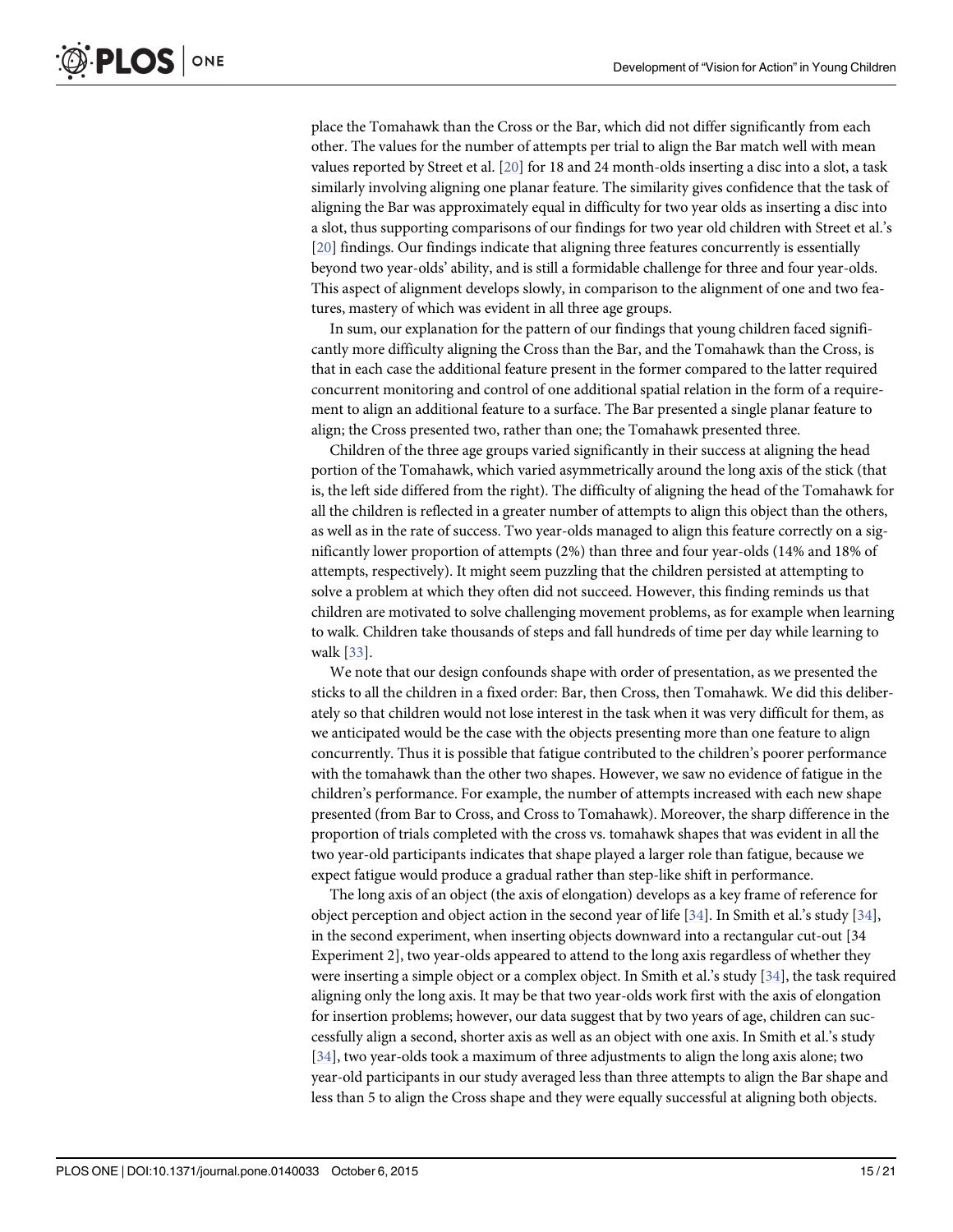<span id="page-15-0"></span>However, with the Tomahawk, two year-olds were less likely than three and four year-olds to align the third axis (the asymmetric head of the tomahawk) on any given attempt, and two year-olds completed the task less often with the Tomahawk than with the Bar or Cross shapes. The second axis in our study (the cross feature) may be easier to align than the third precisely because children tended to make attempts with the object nearly flat when inserting it into a cut-out or onto a flat contour. In this situation, rotating the object clockwise or counter-clockwise (which is sufficient for aligning the first two axes, and thus succeeding with the Cross as well as the Bar) keeps it in planar view, whereas the 'flip' required to align the third axis for the Tomahawk requires temporarily rotating the object out of planar view. James et al. [\[35\]](#page-20-0) show that 12 to 36 month-olds tend to prefer planar views when examining objects.

#### The Influence of Dimension

Children succeeded at aligning the objects on 71% of 2D trials vs. 80% of 3D trials (Median values). Although this difference was statistically significant, it was not as large as one might expect if children had used haptic information effectively to explore the surface of the three-dimensional tray. Despite their higher rates of success on the 3D condition than the 2D condition, children aligned the various features of the objects to the cut-out or silhouette on equivalent proportions of attempts in the 2D and 3D conditions and typically placed the stick flat against the surface in both conditions. Moreover, the children made more attempts per trial to align the 3D objects than the 2D objects, again suggesting that their efforts to align the parts of the object to the surface were not better organized when they placed the stick into a cutout than when they placed it on a visible contour. These findings suggest that children did not act differently with the sticks in the 2D vs. 3D conditions, but that the presence of the cut-out aided the children to detect (probably haptically) when the stick encountered the cut-out. Perhaps haptic information available in the 3D condition supported more effective alignment in an incidental manner, by allowing children to detect where the stick encountered an irregularity in the surface of the tray.

As for the effect of Shape, the effect of Dimension on success was most evident for the two and three year-olds. Eight of nine two year-olds and seven of nine three year-olds had a greater proportion of successful trials with 3D than 2D presentations. The four year-olds varied essentially randomly on this variable (and they were generally successful with all the shapes in both dimensions).

Some three and four year-old children, but not two year-olds, sometimes moved the stick above the tray while looking carefully at the tray and the stick (termed "above tray movements"). Children that made above-tray movements succeeded on a higher percentage of trials than children who did not, and the frequency of such movements correlated positively with the proportion of successful trials. It appeared that the older children were aware, at least sometimes, that they could match the positions of the object and the cut-out by fine lateral movements of the stick. However, they performed these actions equivalently with the Cross and Tomahawk shapes, suggesting the strategy was not a product of perceived challenge of the task, because they were much more successful at aligning the Cross than the Tomahawk. If the Tomahawk was held in the wrong way, it had to be rotated about its shaft to correct its position. Thus this problem could not be corrected by moving the stick laterally above the tray, rotating it in a horizontal plane. Moving the stick above the tray indicates growing sophistication of vision for action but it is not tightly linked developmentally with aligning through rotation of an object about a plane, as when turning an object over from front to back.

#### Development of Vision for Action

Street et al. [\[20\]](#page-19-0) suggest that abilities to align objects through visually guided action improve dramatically in the period from 18 to 24 months; our analyses suggest that vision for action in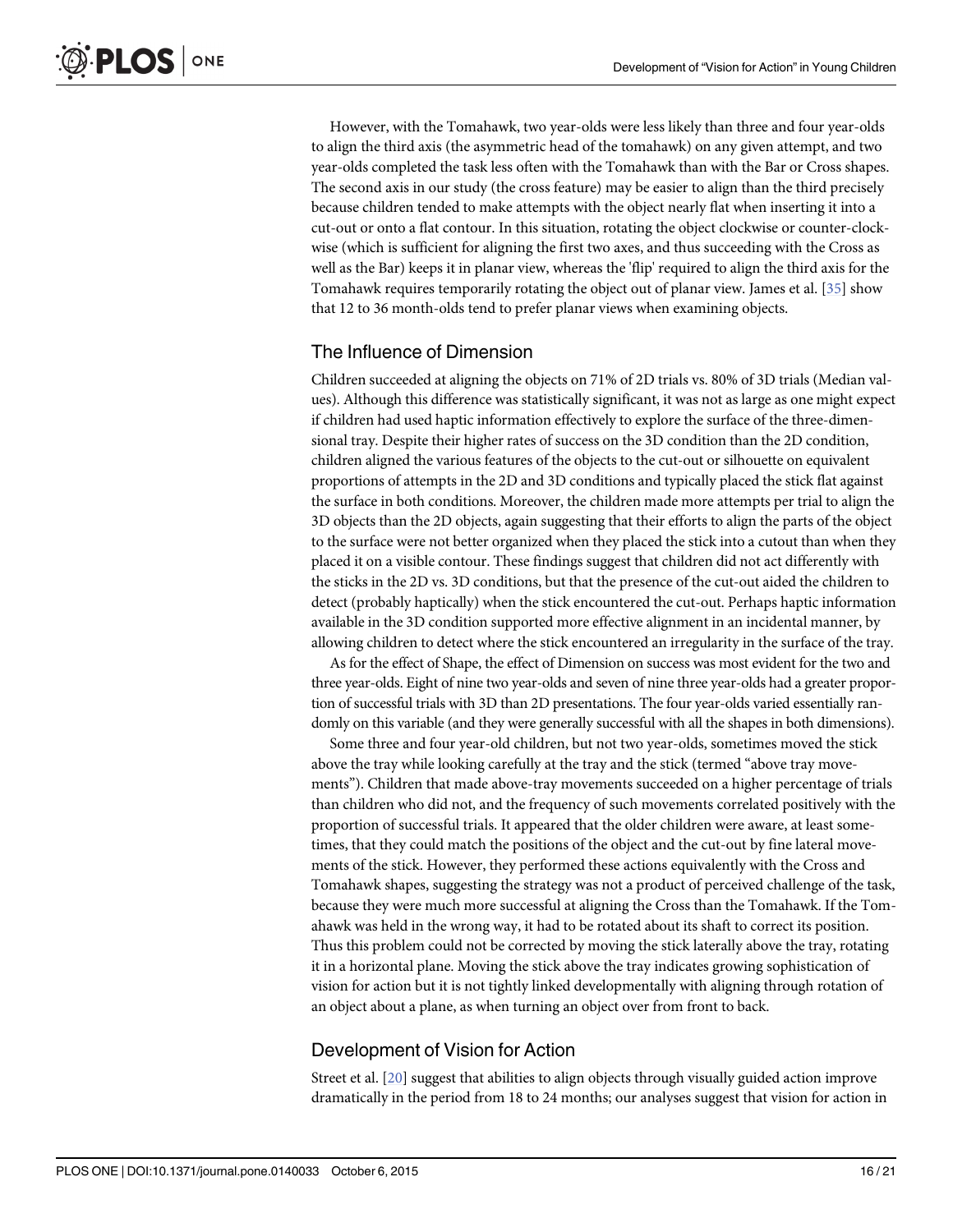<span id="page-16-0"></span>the service of object alignment progresses between two and three years of age from aligning single features to aligning two features, and greater facility at using vision in the absence of haptic feedback concerning fit. Shutts et al. [\[30\]](#page-19-0) found that children aged 25–30 months succeeded at placing a ball or a cube into a matching aperture or onto a matching silhouette on about 80% of trials, and unlike our findings, the children achieved equivalent success in the two-dimensional and three-dimensional versions of these tasks. In our study, both two and three year-old children succeeded on a greater percentage of 3D trials than 2D trials, and this was most evident for two year-olds (see [Table 2\)](#page-12-0). Jung et al. [\[36\]](#page-20-0) took a complementary perspective, studying the process by which young children (16–33 months old) integrate rotation and translation of an object while completing a fitting task. These authors show that children between two and three years-old, compared to children16–20 months, better integrate translational and rotational components of movement while bringing a rod to a matching cut-out placed on a table in front of them. The children all attended visually to the cut-out as they transported the rod, and they all succeeded eventually at inserting the rod into the cut-out, but the older children simplified the task by keeping the rod parallel to the surface of the table, so that they had less work to do to align the long axis of the rod with the long axis of the cut-out, and they prospectively aligned the rod with cut-out, so that they needed only to rotate it slightly in a horizontal plane to insert it. Both of these latter findings are in accord with the findings from this study, in which the youngest age group (two year-olds) routinely aligned the long axis of the sticks within a few degrees of the cut-out or contour and contacted the tray or disc with the stick in a horizontal position. Putting these findings together, it appears that children by two years of age typically have sufficient visuomotor coordination to move a held object into alignment with a surface feature, managing both translation and rotation in a horizontal plane. The third year of life is an important transition period for the development of competence at aligning objects with multiple features with respect to features of surfaces and for employment of rotation about a plane (as when turning an object over from 'back' to 'front'). This is particularly the case for situations providing limited haptic information relevant to placement (as when placing an object on a two-dimensional silhouette). The latter situations require placement using vision. By four years of age, children are practicing anticipatory visually-guided actions that support alignment in advance of contact of objects to surfaces, they occasionally match an object to a cut-out by turning the object over, and they can align objects equally well in 2D and 3D formats.

# Comparison with nonhuman primates

In a parallel study to the one reported here, Fragaszy et al. [[31](#page-20-0)] presented Bar-, Cross-, and Tomahawk-shaped sticks and matching cut-outs to chimpanzees (Pan troglodytes) and tufted capuchins (Sapajus spp.). The nonhuman subjects were markedly less proficient at aligning the sticks with cut-outs than the children that participated in the current study. Chimpanzees aligned the long shaft of the sticks to within 22.5° the matching cut-out on 35% of their attempts, and capuchins on 42% of their attempts, vs. median values of 100%, 88%, and 66% for children in this study with the Bar, Cross and Tomahawk shapes, respectively. There was no overlap in the distributions of alignment performance by children with performance by nonhuman primates. La Cour et al. [\[37\]](#page-20-0) presented to tufted capuchins and chimpanzees a three-dimensional placement task with Bar and Cross sticks of equal dimensions, which could have made the task easier. The nonhuman primates succeeded at aligning these sticks to cutouts on a similar proportion of attempts as the original sticks presented by Fragaszy et al.  $[31]$  $[31]$  $[31]$ , and again, with no overlap in the distribution with children. Thus it is clear that alignment of just one feature to a three-dimensional matching cut-out is challenging for nonhuman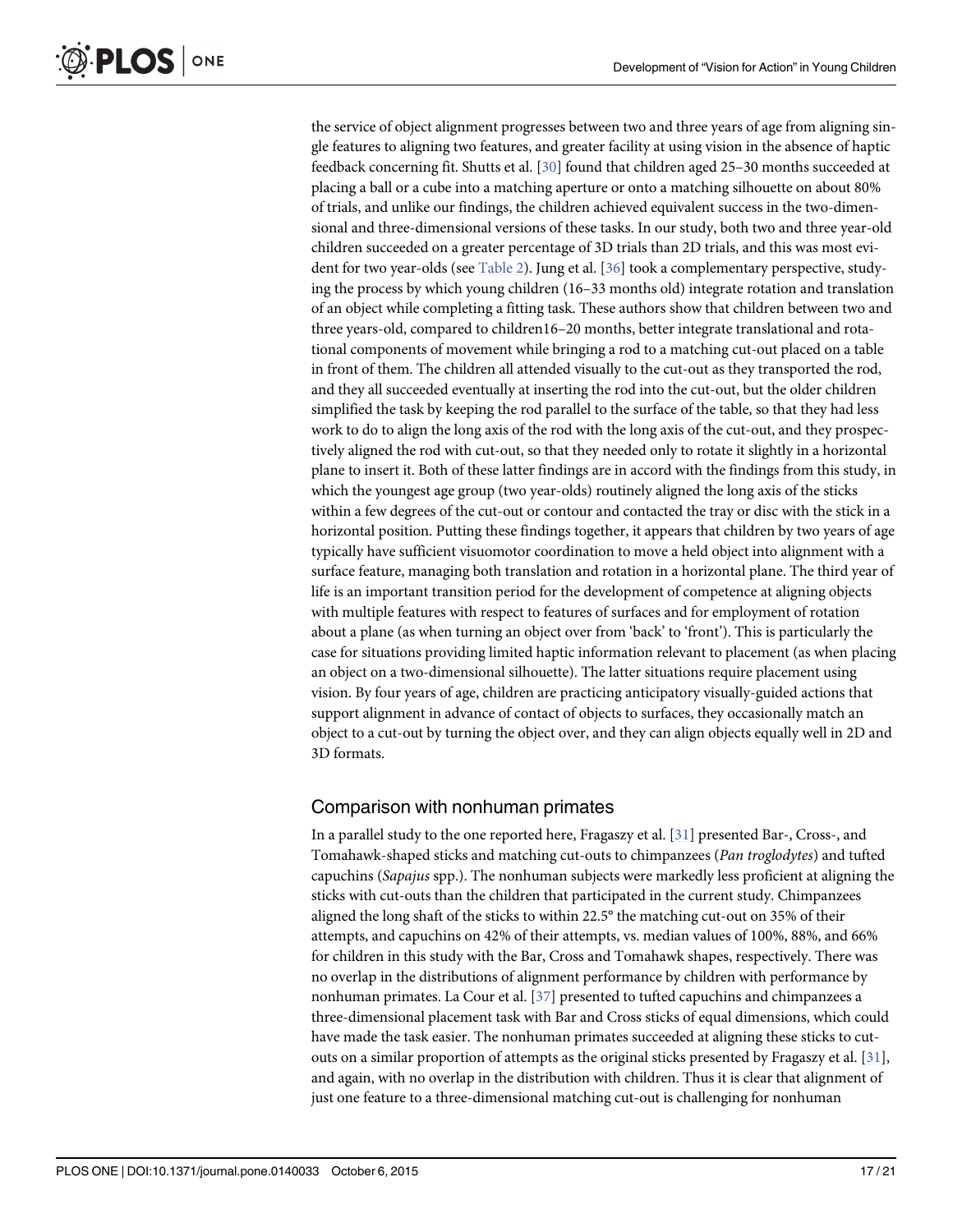<span id="page-17-0"></span>primates, even for those species that spontaneously use tools in the wild (reviewed in Sanz et al. [\[38](#page-20-0)] and Shumaker et al. [[39](#page-20-0)]) and that are regarded as possessing well-developed manual dexterity among primates [\[40](#page-20-0), [41](#page-20-0)].

The difference between humans and nonhuman primates is equally stark with respect to working with two allocentric relations concurrently. Chimpanzees and tufted capuchins in Fragaszy et al.'s [[31](#page-20-0)] and in La Cour et al.'s [[37](#page-20-0)] study made nearly four times as many attempts to insert the Cross stick into the cut-out compared to the Bar stick. In Fragaszy et al.'s [[31](#page-20-0)] study, no individual of either species aligned the cross feature of the stick with the cross piece of the cut-out more often than expected by chance (average for chimpanzees, 46% of attempts; average for capuchins, 47% of attempts). In the Cross condition, one chimpanzee and two capuchins aligned the long axis of the stick but in the same attempt mis-aligned the cross piece of the stick more often than expected by chance, and no individual jointly aligned both features more often than expected by chance. With the Tomahawk stick, one capuchin correctly aligned the long axis, the cross piece, and the left-right orientation of the tomahawk feature more than expected by chance, and two chimpanzees aligned these three features less often than expected by chance. In short, when the task embodied managing two or more concurrent spatial relations, the nonhuman primates worked systematically only with the most familiar one (the long axis of the stick), which may also have been the most salient one for them. In stark contrast, children concurrently aligned the long segment and the cross piece of the Cross stick on about 70% of their attempts on average with no significant variation across age groups. Once again there is no overlap in the distribution between humans and nonhuman primates.

In accord with lesser success at aligning features of the sticks to cut-outs, chimpanzees and capuchins used more attempts to complete each trial than the children. Chimpanzees averaged 4.2 and 17.6 attempts per trial with the Bar stick and Cross stick, respectively; capuchins, 9.4 and 31.9 for the same conditions. Two year-old children in this study made half as many attempts to place the Bar in the cutout as the Cross (2.5 vs. 5) but were still successful in far fewer attempts than the nonhuman subjects in both conditions, and the two older age groups placed both the Bar and the Cross in less than two attempts, on average. There is no overlap in the distributions between human and nonhuman participants in any condition for the number of attempts used to place the stick into the tray correctly. This variable could also reflect persistence, as the nonhuman subjects were apt to continue to try to place the stick into the tray whereas young children, after some number of attempts, were apt to abandon the task or begin to do other actions with the stick (e.g., hammer the stick on the tray). Thus the findings for proportion of attempts that were aligned are more telling with respect to how participants managed the problem, in our view, than the number of attempts used to place the stick.

The only feature of performance where any overlap between human and nonhuman participants was evident is success at aligning the left/right orientation of the head of the Tomahawk stick with respect to the matching feature of the cut-out. As mentioned above, two year-olds managed to align this feature correctly on 2% of attempts, three year-olds on 14% of attempts, and four years olds on 18% of attempts. Three chimpanzees aligned the Tomahawk feature correctly on 8% of attempts, and four capuchins on 11% of attempts (one capuchin and one chimpanzee did not attempt to place the Tomahawk shape). Thus the human advantage in performing this part of the task emerges after two years of age.

Working with two or more allocentric spatial relations concurrently, as in stone knapping, and aligning objects precisely, as when sharpening a blade in a groove, are prerequisites for human-typical ways of making and using hand tools. Our findings suggest that managing allocentric spatial relations and managing alignments of objects to surfaces appear in early childhood, initially for one and two concurrent relations in the first two years of life, and in the next two years, for three concurrent relations. These features of manual activity distinguish us from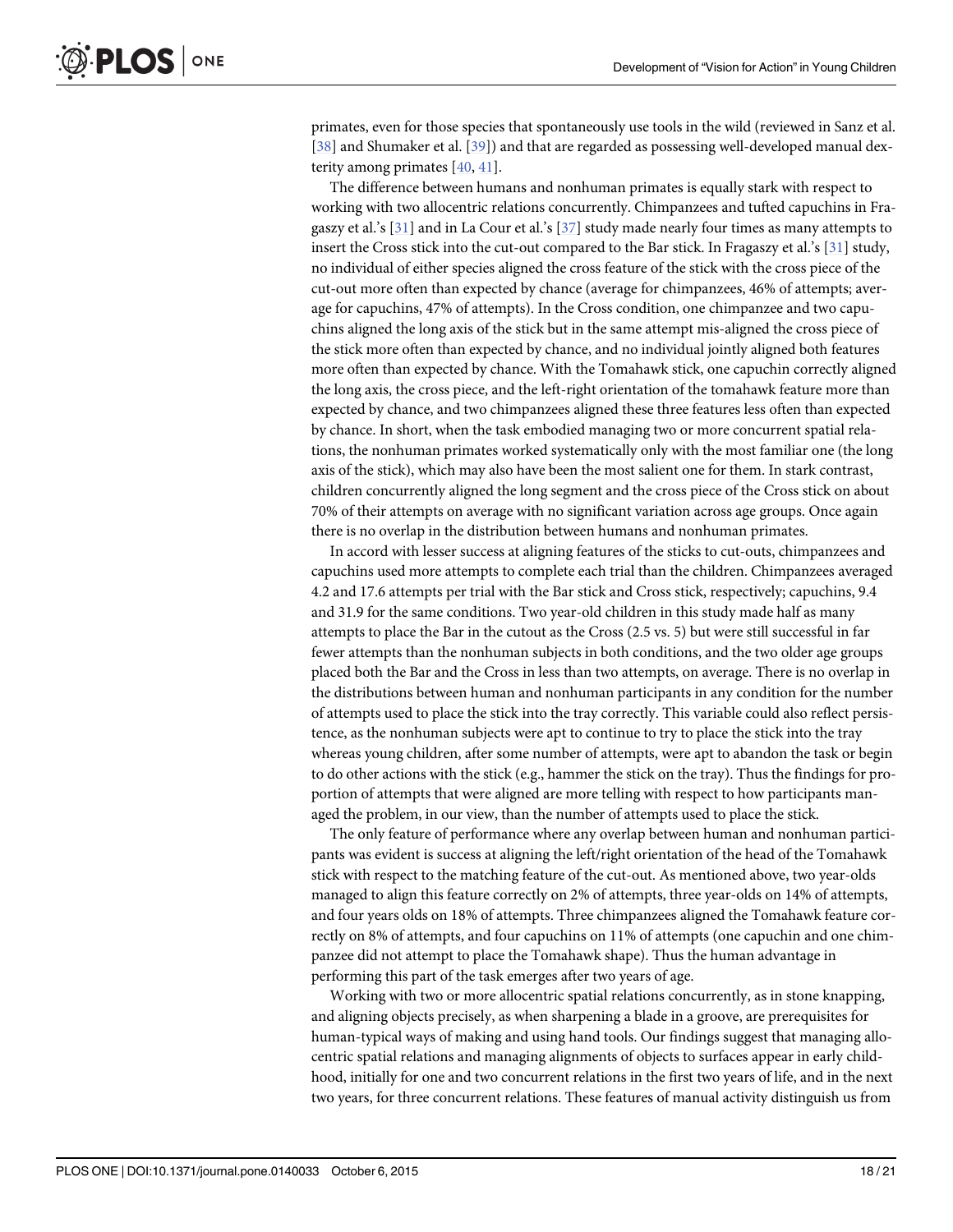<span id="page-18-0"></span>other primates and likely support the great elaboration of tool use and other dexterous activities in our species compared to other primates, and the flowering in early childhood of humantypical forms of using hand tools.

# Supporting Information

[S1 Table](http://www.plosone.org/article/fetchSingleRepresentation.action?uri=info:doi/10.1371/journal.pone.0140033.s001). Data set, children's behavior with sticks as they inserted or aligned them. Full data set analyzed in this report. A noted at the top of each column explains the meaning of the column heading and the values in the cells of that column. (XLSX)

[S1 Video](http://www.plosone.org/article/fetchSingleRepresentation.action?uri=info:doi/10.1371/journal.pone.0140033.s002). Two year-old child inserting a straight stick ("bar") into a matching cut-out. (MPG)

[S2 Video](http://www.plosone.org/article/fetchSingleRepresentation.action?uri=info:doi/10.1371/journal.pone.0140033.s003). Two year-old child placing a cross-shaped stick onto a matching contour. (MPG)

[S3 Video](http://www.plosone.org/article/fetchSingleRepresentation.action?uri=info:doi/10.1371/journal.pone.0140033.s004). Three year-old child inserting a straight stick ("bar") into a matching cut-out. (MPG)

[S4 Video](http://www.plosone.org/article/fetchSingleRepresentation.action?uri=info:doi/10.1371/journal.pone.0140033.s005). Three year-old child inserting a cross-shaped stick into a matching cut-out. (MPG)

[S5 Video](http://www.plosone.org/article/fetchSingleRepresentation.action?uri=info:doi/10.1371/journal.pone.0140033.s006). Three year-old child placing a tomahawk-shaped stick onto a matching contour. (MPG)

[S6 Video](http://www.plosone.org/article/fetchSingleRepresentation.action?uri=info:doi/10.1371/journal.pone.0140033.s007). Four year-old child inserting a cross-shaped stick into a matching cut-out. (MPG)

[S7 Video](http://www.plosone.org/article/fetchSingleRepresentation.action?uri=info:doi/10.1371/journal.pone.0140033.s008). Four year-old child inserting a tomahawk-shaped stick into a matching cut-out. (MPG)

# Acknowledgments

We thank the children and their families who participated in our study and the Instrument Shop at the University of Georgia for constructing our apparatus. We thank Laura Morena for assistance in filming the experiments. H. Kuroshima was supported by a postdoctoral fellowship from the Ministry of Science and Technology, Japan, during her stay at the University of Georgia. We thank Jeffrey Lockman for commenting on an earlier version of this manuscript.

# Author Contributions

Conceived and designed the experiments: DMF. Performed the experiments: DMF HK. Analyzed the data: HK BWS. Contributed reagents/materials/analysis tools: BWS. Wrote the paper: DMF HK BWS.

# **References**

- [1.](#page-0-0) Cheng K, Shettleworth SJ, Huttenlocher J, Rieser JJ. Bayesian integration of spatial information. Psych Bull. 2007; 13:625–637.
- 2. Pick HL, Lockman JJ. From frames of reference to spatial representations. In: Liben LS, Patterson AH, Newcombe N, editors. Spatial representation and behavior across the lifespan. New York: Academic Press; 1981. pp. 39–61.
- [3.](#page-0-0) Potì P. Aspects of spatial cognition in capuchins (Cebus apella): Frames of reference and scale of space. An Cogn. 2000; 3:69–77.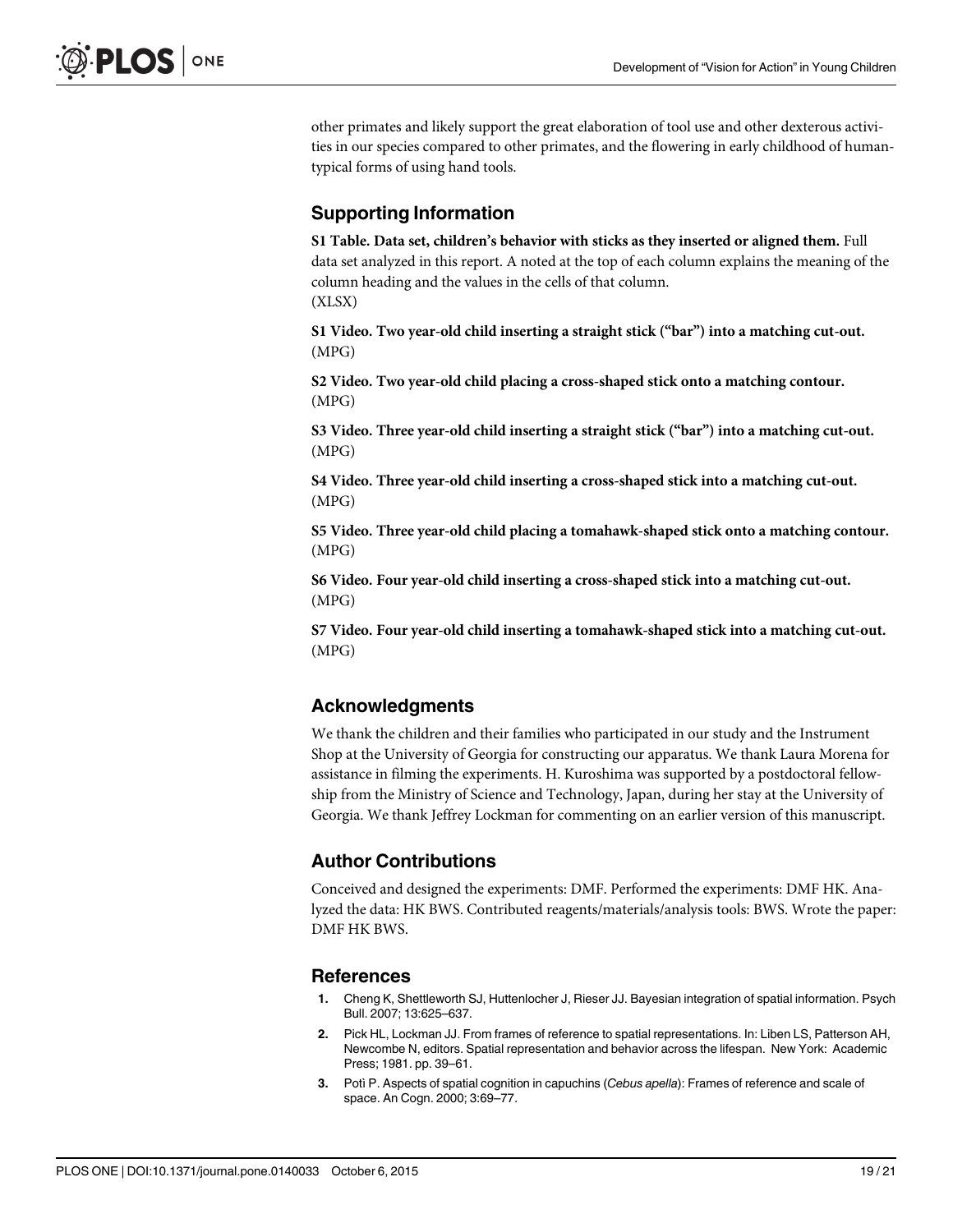- <span id="page-19-0"></span>[4.](#page-0-0) Lockman JJ. A perception-action perspective on tool use development. Child Dev. 2000; 71:137–144. PMID: [10836567](http://www.ncbi.nlm.nih.gov/pubmed/10836567)
- [5.](#page-1-0) Bernstein N. The coordination and regulation of movements. New York: Pergamon Press; 1967.
- [6.](#page-1-0) Jeannerod M. The cognitive neuroscience of action. Cambridge: Blackwell; 1997.
- [7.](#page-1-0) Dilks DD, Hoffman JE, Landau B. Vision for perception and vision for action: Normal and unusual development. Dev Sci. 2008; 11:474–486. doi: [10.1111/j.1467-7687.2008.00693.x](http://dx.doi.org/10.1111/j.1467-7687.2008.00693.x) PMID: [18576955](http://www.ncbi.nlm.nih.gov/pubmed/18576955)
- 8. Milner AD, Goodale MA. The visual brain in action. Oxford: Oxford University Press; 1995.
- [9.](#page-1-0) Milner AD, Goodale MA. Two visual systems re-viewed. Neuropsychologia 2008; 46:774–785. PMID: [18037456](http://www.ncbi.nlm.nih.gov/pubmed/18037456)
- [10.](#page-1-0) Farivar R. Dorsal-ventral integration in object recognition. Brain Res Rev. 2009; 61(2):144–153. doi: [10.](http://dx.doi.org/10.1016/j.brainresrev.2009.05.006) [1016/j.brainresrev.2009.05.006](http://dx.doi.org/10.1016/j.brainresrev.2009.05.006) PMID: [19481571](http://www.ncbi.nlm.nih.gov/pubmed/19481571)
- [11.](#page-1-0) Atkinson J, Braddick O, Anker S, Curran W, Andrew R, Wattam-Bell J, et al. Neurobiological models of visuospatial cognition in children with Williams syndrome: Measures of dorsal-stream and frontal function. Dev Neuropsych. 2003; 23(1–2):139–172.
- 12. Csibra G, Tucker LA, Johnson MH. Neural correlates of saccade planning in infants: A high-density ERP study. Int J Psychophys. 1998; 29(2):201–215.
- 13. de Haan M, Pascalis O, Johnson MH. Specialization of neural mechanisms underlying face recognition in human infants. J Cog Neurosci. 2002; 14(2):199–209.
- 14. Gilmore RO, Johnson MH. Body-centered representations for visually-guided action emerge during infancy. Cogn. 1997; 65(1):B1–9.
- [15.](#page-1-0) Kurtzberg D, Vaughn GH Jr. Electrophysiological observation on the visuomotor system and visual neurosensorium. In: Desmedt JE, editor, Visual evoked potentials in man: New developments. Oxford: Clarendon Press; 1977. pp 314–331.
- [16.](#page-1-0) Johnson MH, de Haan M, Oliver A, Smith W, Hatzakis H, Tucker LA, et al. Recording and analyzing high-density event-related potentials with infants: Using the Geodesic sensor net. Dev Neuropsych. 2001; 19(3):295–323.
- [17.](#page-1-0) Smith LB. From fragments to geometric shape: Changes in visual object recognition between 18 and 24 months. Cur Dir Psychol Sci. 2009; 18(5):290–294.
- [18.](#page-1-0) Perenin MT, Vighetto A. Optic ataxia: A specific disruption in visuomotor mechanisms. I. Different aspects of the deficit in reaching for objects. Brain 1988; 111(3):643–674.
- [19.](#page-1-0) Örnkloo H, von Hofsten C. Fitting objects into holes: On the development of spatial cognition skills. Dev Psych. 2007; 43(2):404–416.
- [20.](#page-1-0) Street SY, James KH, Jones SS, Smith LB. Vision for action in toddlers: The posting task. Child Dev. 2011; 82:2083–2094. doi: [10.1111/j.1467-8624.2011.01655.x](http://dx.doi.org/10.1111/j.1467-8624.2011.01655.x) PMID: [22004184](http://www.ncbi.nlm.nih.gov/pubmed/22004184)
- [21.](#page-2-0) McCarty ME, Clifton RK, Collard RR. The beginnings of tool use by infants and toddlers. Infancy 2001; 2:233–256.
- [22.](#page-2-0) Chen Z, Siegler RS. Across the great divide: Bridging the gap between understanding of toddlers' and older childrens' thinking. Monogr Soc Res Child Dev. 2000; 65(2):Whole No. 261. PMID: [12467094](http://www.ncbi.nlm.nih.gov/pubmed/12467094)
- [23.](#page-2-0) Gibson EJ, Pick AD. An ecological approach to perceptual learning and development. New York: Oxford University Press. 2000.
- [24.](#page-2-0) Wagman JB, Carello C. Haptically creating affordances: The user-tool interface. J Exp Psych: Applied 2003; 9(3):175–186. PMID: [14570511](http://www.ncbi.nlm.nih.gov/pubmed/14570511)
- [25.](#page-2-0) Klatzky RL, Lederman SJ, Mankinen JM. Visual and haptic exploratory procedures in children's judgments about tool function. Infant Beh Dev. 2005; 28:240–249.
- [26.](#page-3-0) Jones LA, Lederman SJ. Human hand function. New York: Oxford University Press. 2006.
- [27.](#page-3-0) Fragaszy D, Galloway A, Johnson-Pynn J, Hirsh E, Brakke K. The sources of skill in seriating cups in children, monkeys, and apes. Dev Sci. 2002; 5:118–131.
- [28.](#page-3-0) Hayashi M, Takeshita H. Stacking of irregularly shaped blocks in chimpanzees (Pan troglodytes) and young humans (Homo sapiens). An Cogn. 2009; 12:S49–S58.
- [29.](#page-3-0) Fragaszy D, Cummins-Sebree S. Relational spatial reasoning by a nonhuman: The example of capuchin monkeys. Behav Cogn Neurosci Rev. 2005; 4:282–306. PMID: [16585801](http://www.ncbi.nlm.nih.gov/pubmed/16585801)
- [30.](#page-3-0) Shutt K, Örnkloo H, von Hofsten C, Keen R, Spelke E. Young children's representations of spatial and functional relations between objects. Child Dev. 2009; 80(6):1612–1627. doi: [10.1111/j.1467-8624.](http://dx.doi.org/10.1111/j.1467-8624.2009.01357.x) [2009.01357.x](http://dx.doi.org/10.1111/j.1467-8624.2009.01357.x) PMID: [19930341](http://www.ncbi.nlm.nih.gov/pubmed/19930341)